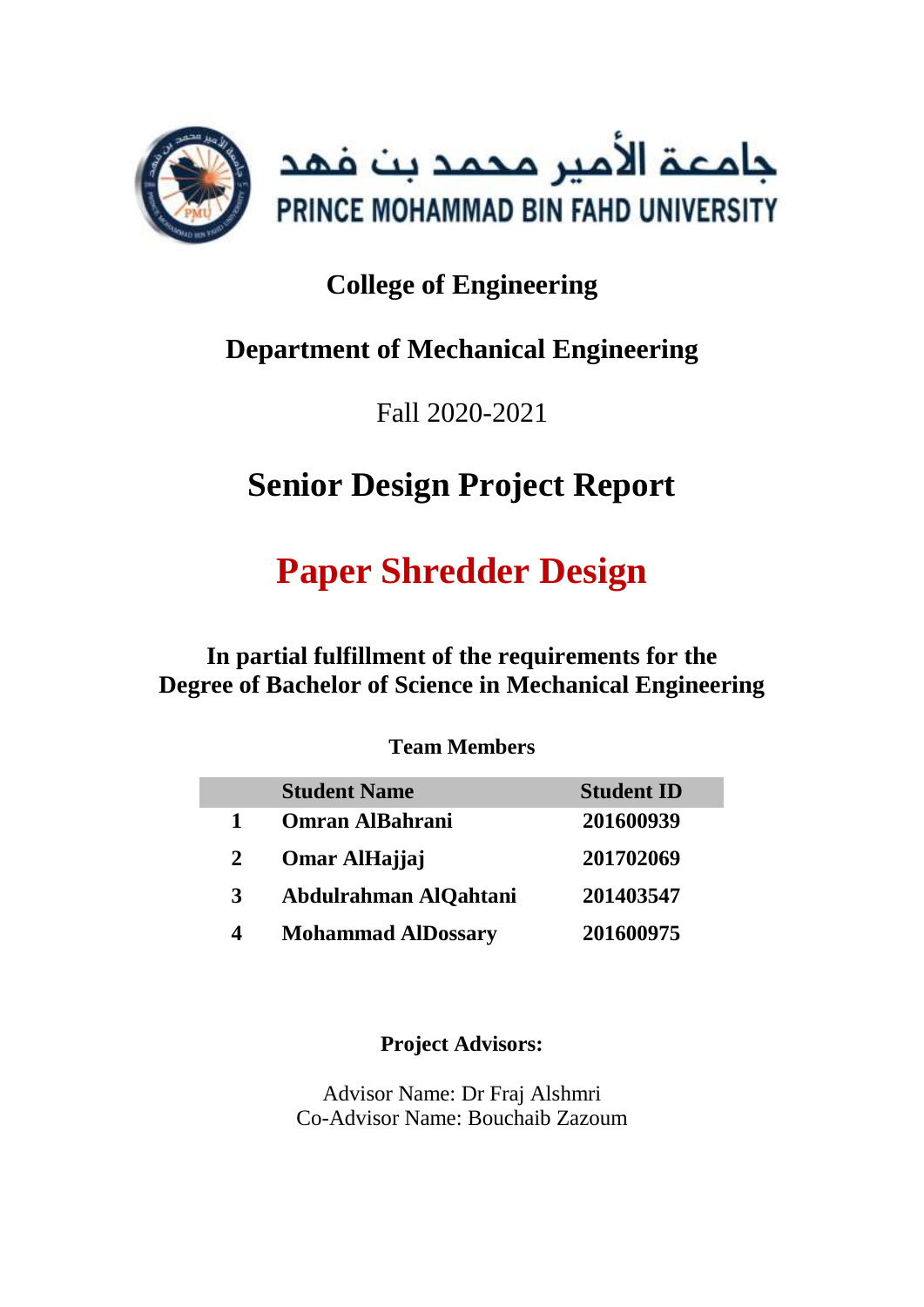#### **Abstract**

<span id="page-1-0"></span>Nowadays, even though it is the era of technology and everything could be made in a softcopy, hard-copies of A4 paper are still widely used and indispensable in every industry, every home, and every work office. However, hard-copy papers eventually need to be disposed in a proper way to not damage the environment and also to be reused again. The best way is to cut (shred) the paper in small pieces in order to recycle it easily.

In this project, the goal of the team is to design a paper shredder with a DC motor, gears and two shafts with blades that are able to cross-cut paper in small, standard sizes (DIN P-4) for recycling purposes. Moreover, some papers are top-secret or classified papers (read & destroy) and shall not be leaked or read by people whom are not involved. Thus, shredding these papers in small sizes will be good for recycling purposes and will be excellent for securing classified papers and information and guarantees nothing will be leaked.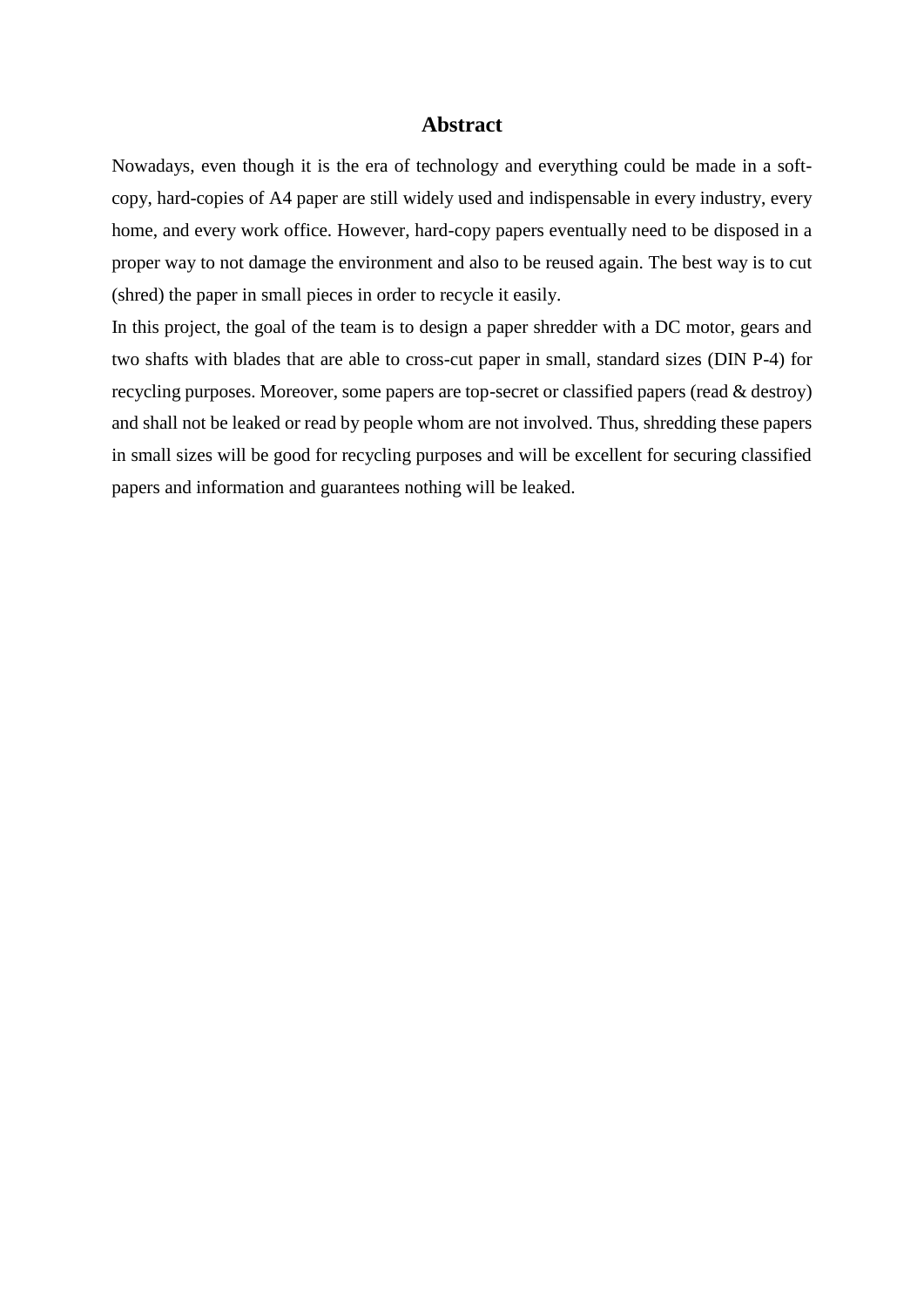## *Acknowledgments*

<span id="page-2-0"></span>Foremost, it is the team's honor to be under the supervision of our advisor Dr. Fraj AlShmri with his great experience in the field of Mechanical Engineering, the team members would like to thank him for his support in this project. Moreover, the team members would like to thank every single one helped with an advice or facilitate the team's way to the finalize this project.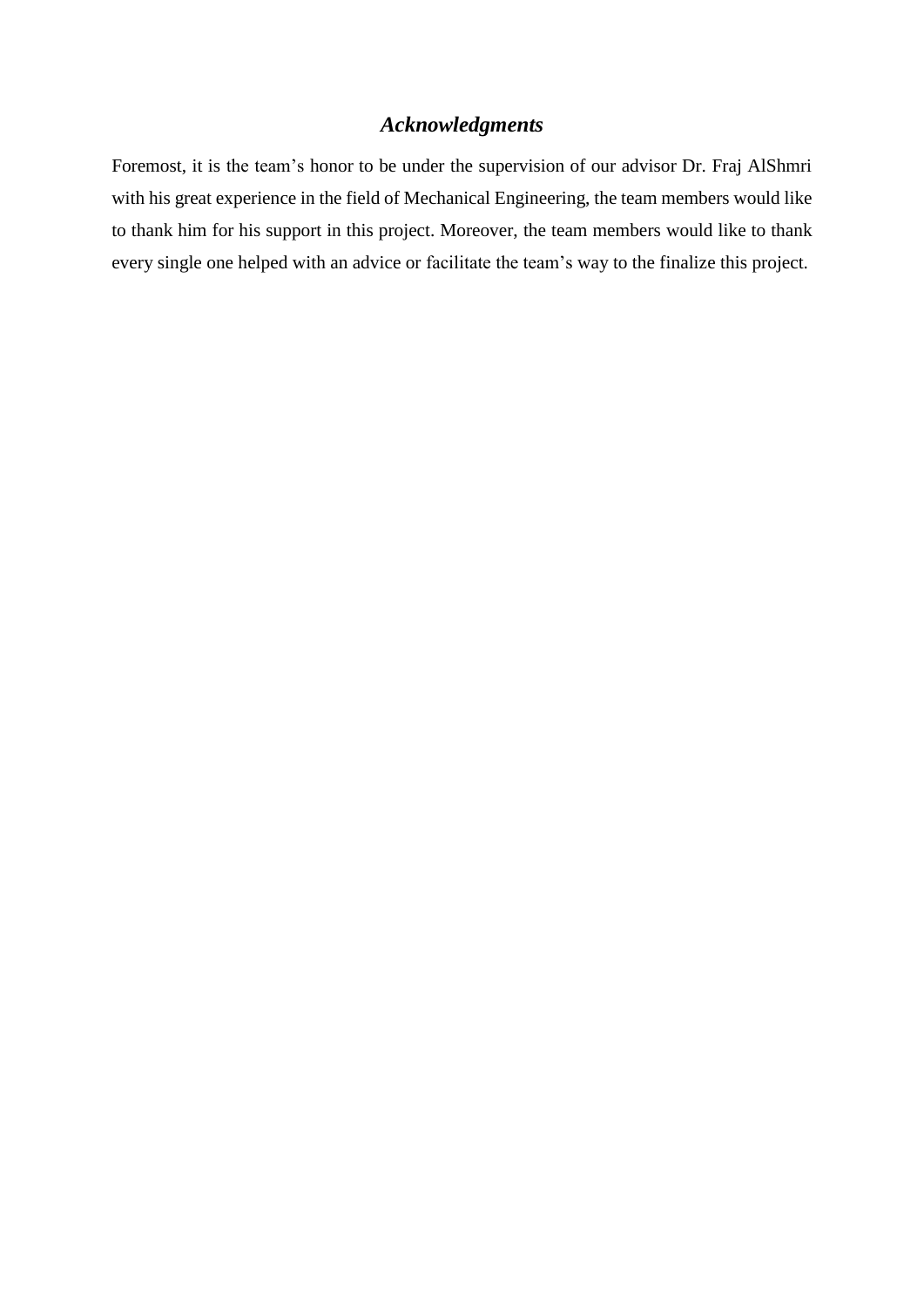<span id="page-3-0"></span>

| Acronym / Symbols | Definition                    | Unit             |
|-------------------|-------------------------------|------------------|
| ${\bf N}$         | <b>Rotational Speed</b>       | <b>RPM</b>       |
| D                 | Dimeter                       | mm               |
| T                 | Torque                        | $N.$ m           |
| $\mathbf{P}$      | Power                         | W                |
| $\mathcal{C}$     | Number of blades              | #                |
| $\overline{F}$    | Force                         | $\mathbf N$      |
| p                 | Pressure of a single A4 paper | N/m <sup>2</sup> |
| $\mathbf n$       | Number of A4 paper (s)        | $\#$             |

## **List of Acronyms (Symbols) used in the report**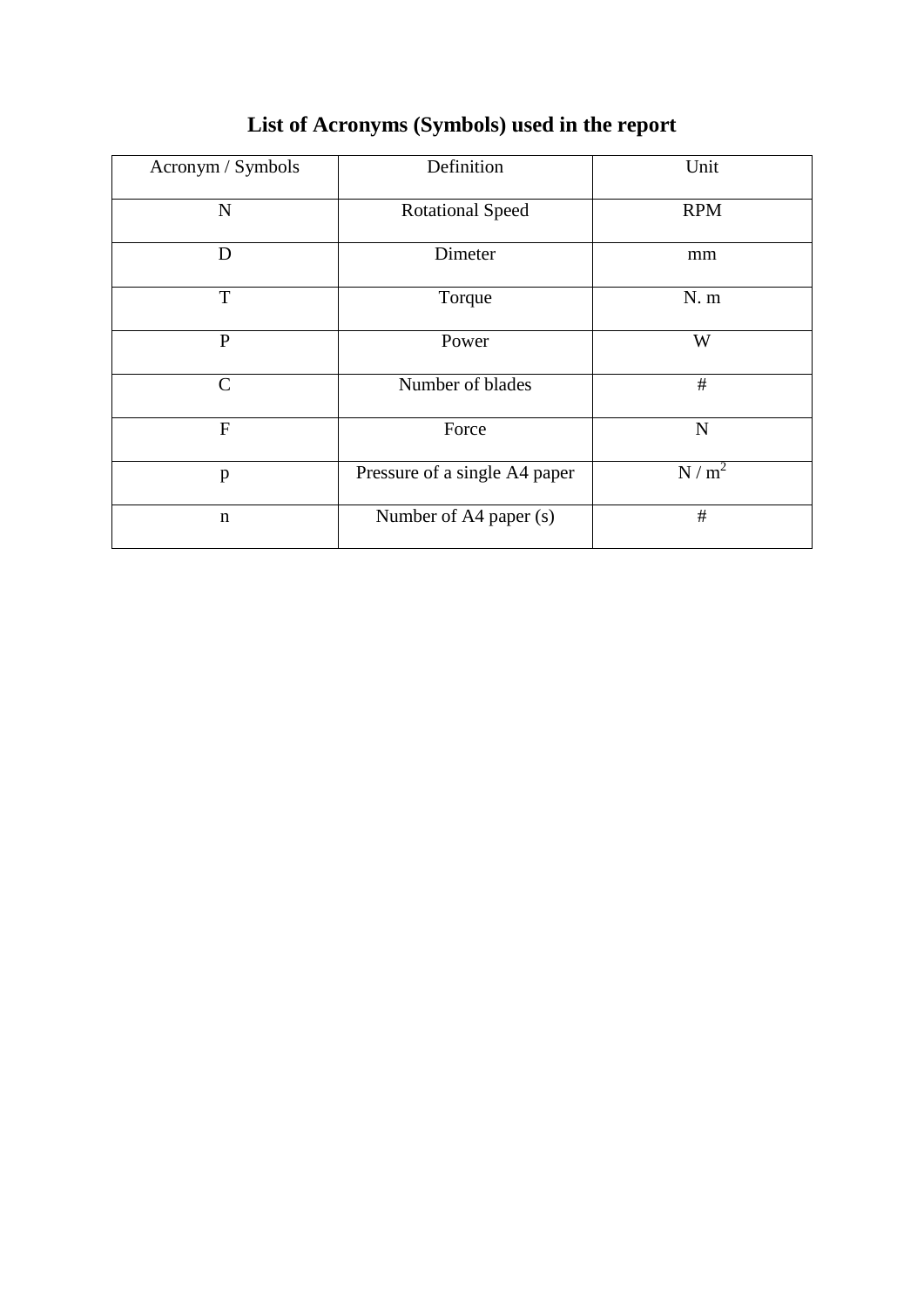## **List of Figures**

<span id="page-4-0"></span>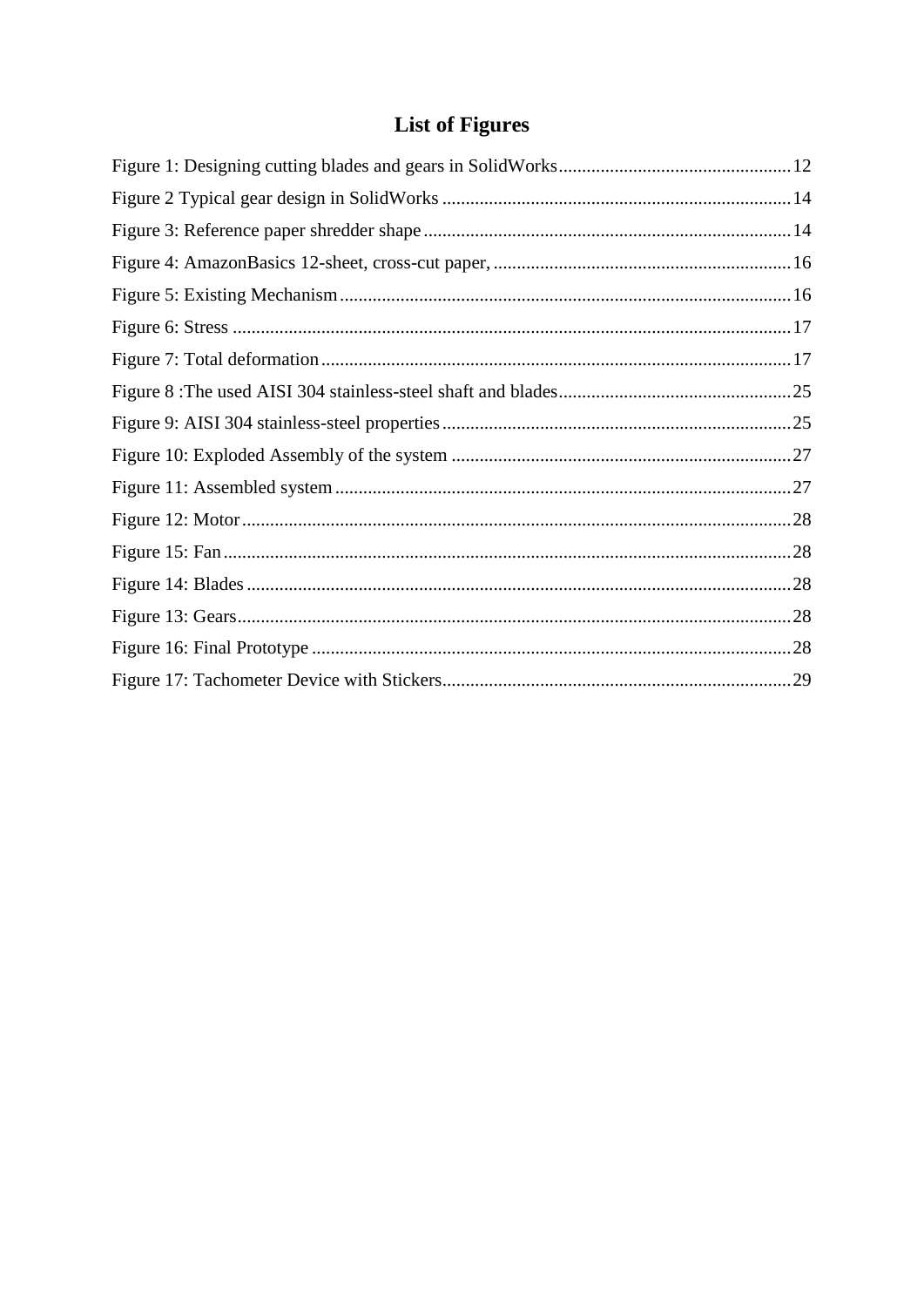## **List of Tables**

<span id="page-5-0"></span>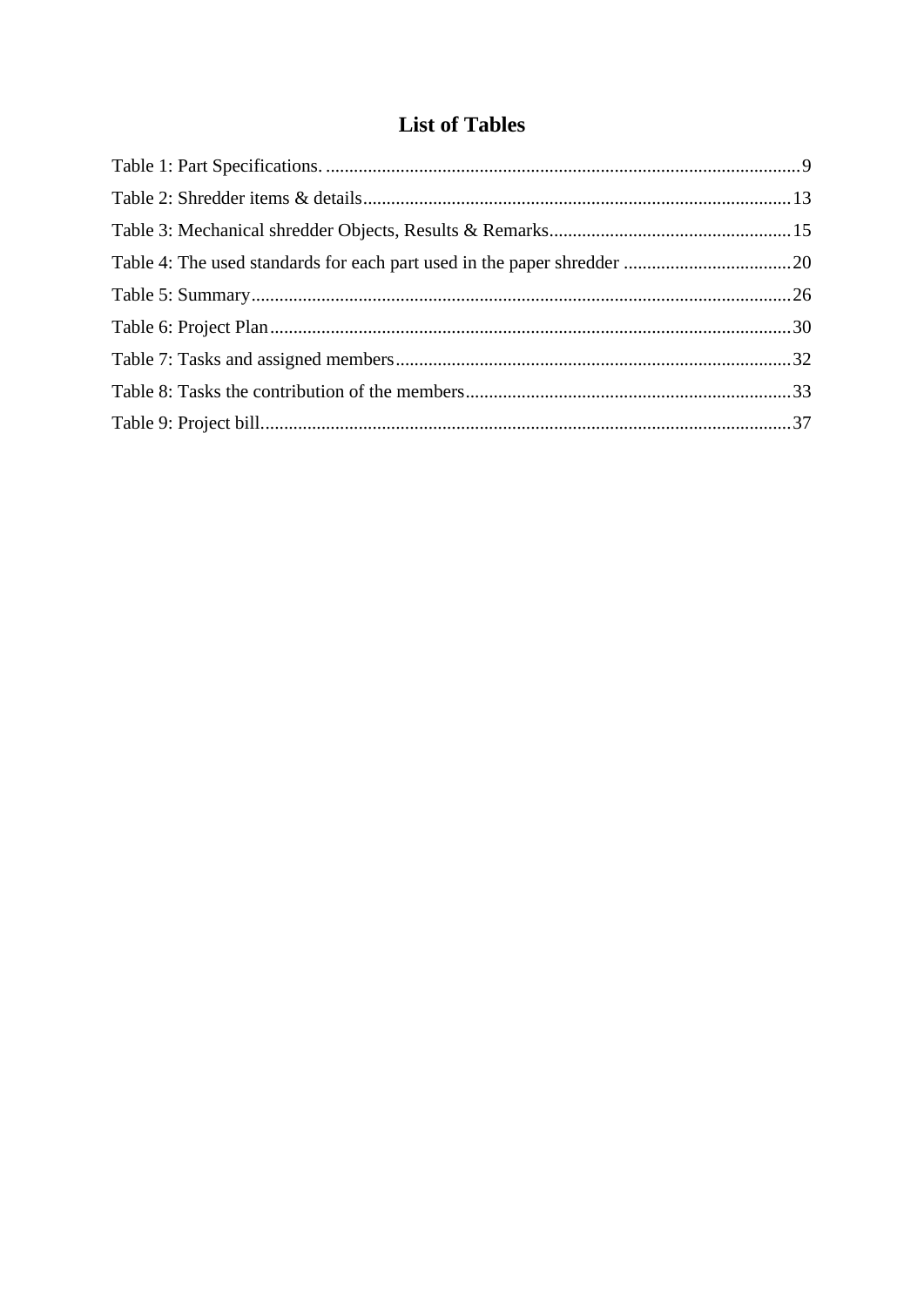## <span id="page-6-0"></span>**Table of Contents**

| 1.1 |  |
|-----|--|
| 1.2 |  |
| 1.3 |  |
| 1.4 |  |
|     |  |
| 2.1 |  |
| 2.2 |  |
| 2.3 |  |
|     |  |
|     |  |
|     |  |
|     |  |
|     |  |
|     |  |
|     |  |
|     |  |
|     |  |
|     |  |
|     |  |
|     |  |
|     |  |
|     |  |
|     |  |
|     |  |
|     |  |
|     |  |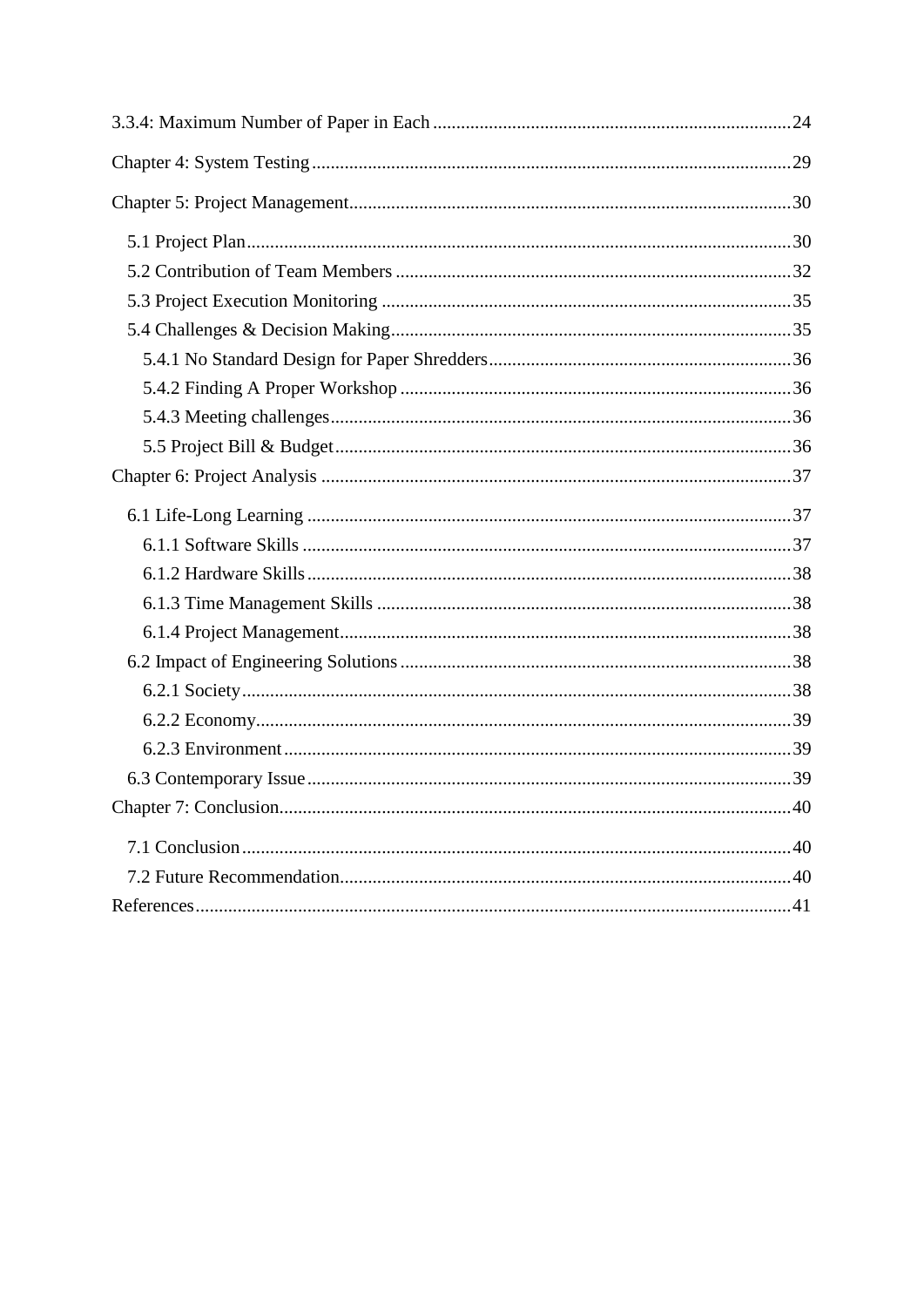## <span id="page-8-0"></span>**Chapter 1: Introduction**

### <span id="page-8-1"></span>**1.1 Project Definition**

Paper shredder is a machine that is used to cut unwanted paper into small pieces in order to get rid of the paper. It is basically a mechanical machine that that uses a DC motor to rotate gears that are connected to two shafts covered with sharp metal heads all around. The shafts rotate in opposite directions, while the paper gets shredded when it goes between them. Paper shredder is widely used in offices to dispose papers as waste and also to shred some classified and secret papers in sensitive areas like the military.

### <span id="page-8-2"></span>**1.2 Project Objectives**

The main important objectives in this project are:

- 1- Design a paper shredder strong enough to handle up to 5 stacked papers.
- 2- Design a safe paper shredder that is safe to use for the end user.
- 3- Ensure that the shredded paper is recyclable according to a standard.
- 4- Design a removable storage compartment where the shredded paper can be stored.
- 5- Design shredding blades that are able to shred paper into small pieces.

## <span id="page-8-3"></span>**1.3 Project Specifications**

This shredder is used for security purposes and recycling. Furthermore, the shredder uses a verified shredding standard by the Netherlands' based website called recycling.com. Moreover, the standard is internationally approved.

| Part                        | <b>Features</b>                                                                |
|-----------------------------|--------------------------------------------------------------------------------|
| <b>Motor Gear (Input)</b>   | $N_{\text{motor}} = 6684 \text{ RPM}$<br>$D_{motor} = 9mm$<br>Teeth count= $7$ |
| <b>Second Gear (Output)</b> | $N_2 = 40.16$ RPM<br>$D_2 = 57$ mm<br>Teeth count= $41$                        |

*Table 1: Part Specifications.*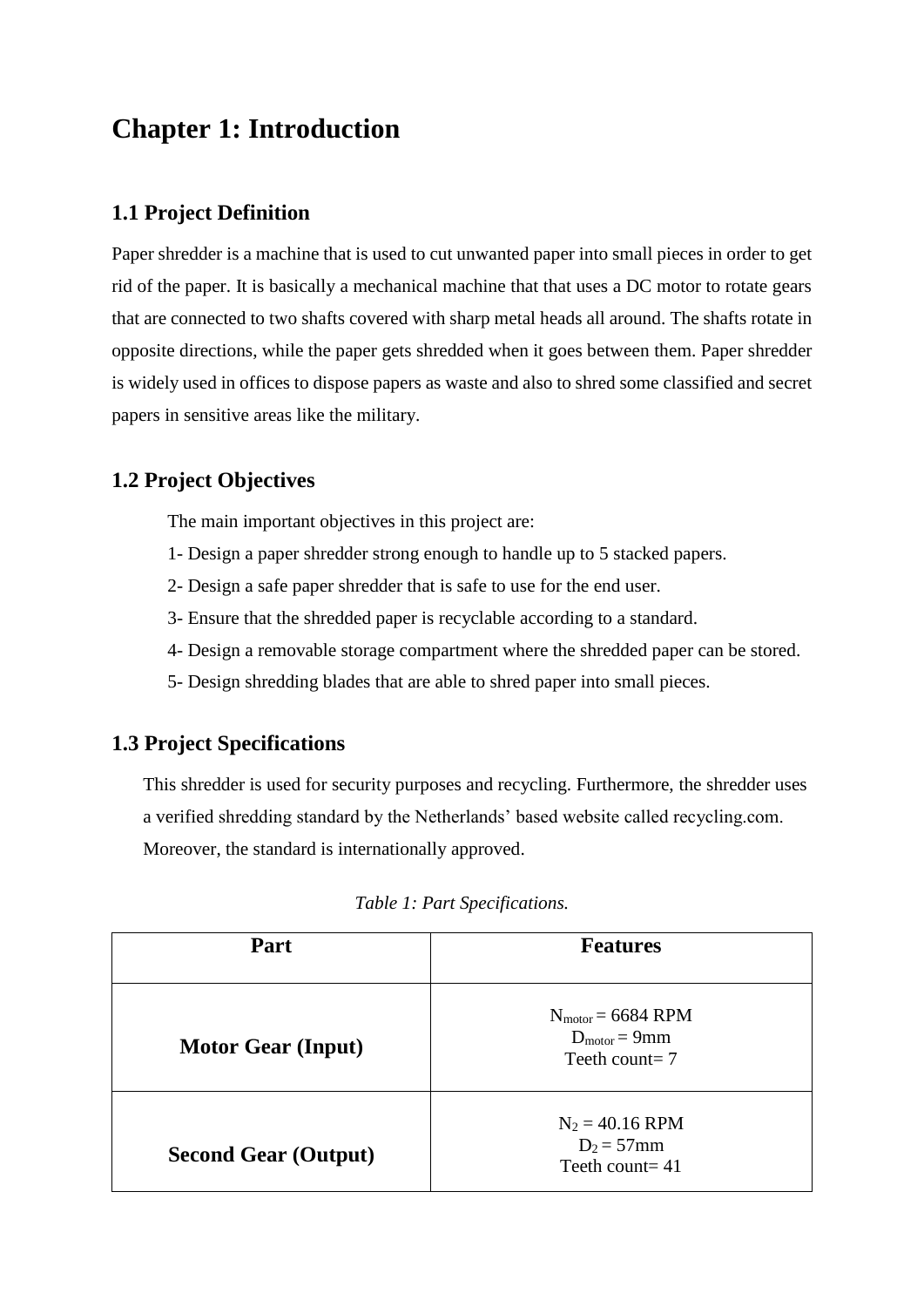| <b>Single Cutting Blade Force</b>                    | $F_{cutting} = 0.27 N$                         |
|------------------------------------------------------|------------------------------------------------|
| <b>Total Cutting Force of The</b><br><b>Shredder</b> | $F_{\text{cutting, total}} = 29.16 \text{ N}$  |
| <b>Maximum Number of Paper in</b><br>each cut        | 5 papers, $F_{\text{paper}} = 24.79$ N         |
| Torque on the shaft                                  | $T = 119.97 \times 10^{-3} \text{ kN.m}$       |
| <b>Suction fan</b>                                   | $N_{Fan} = 500 - 1500$ RPM<br>Voltage = $12$ V |
| Material used in shaft and<br><b>blades</b>          | AISI 304 Stainless-steel                       |

## <span id="page-9-0"></span>**1.4 Applications**

The main applications for the project are:

- 1. Allows the user to dispose of paper very simply and effectively
- 2. Can be used by government organizations, banks, and corporate offices to dispose of documents containing sensitive information
- 3. Can be used by environmentally aware people who care about recycling
- 4. Is easily accessible for use in any capacity to effectively dispose of waste paper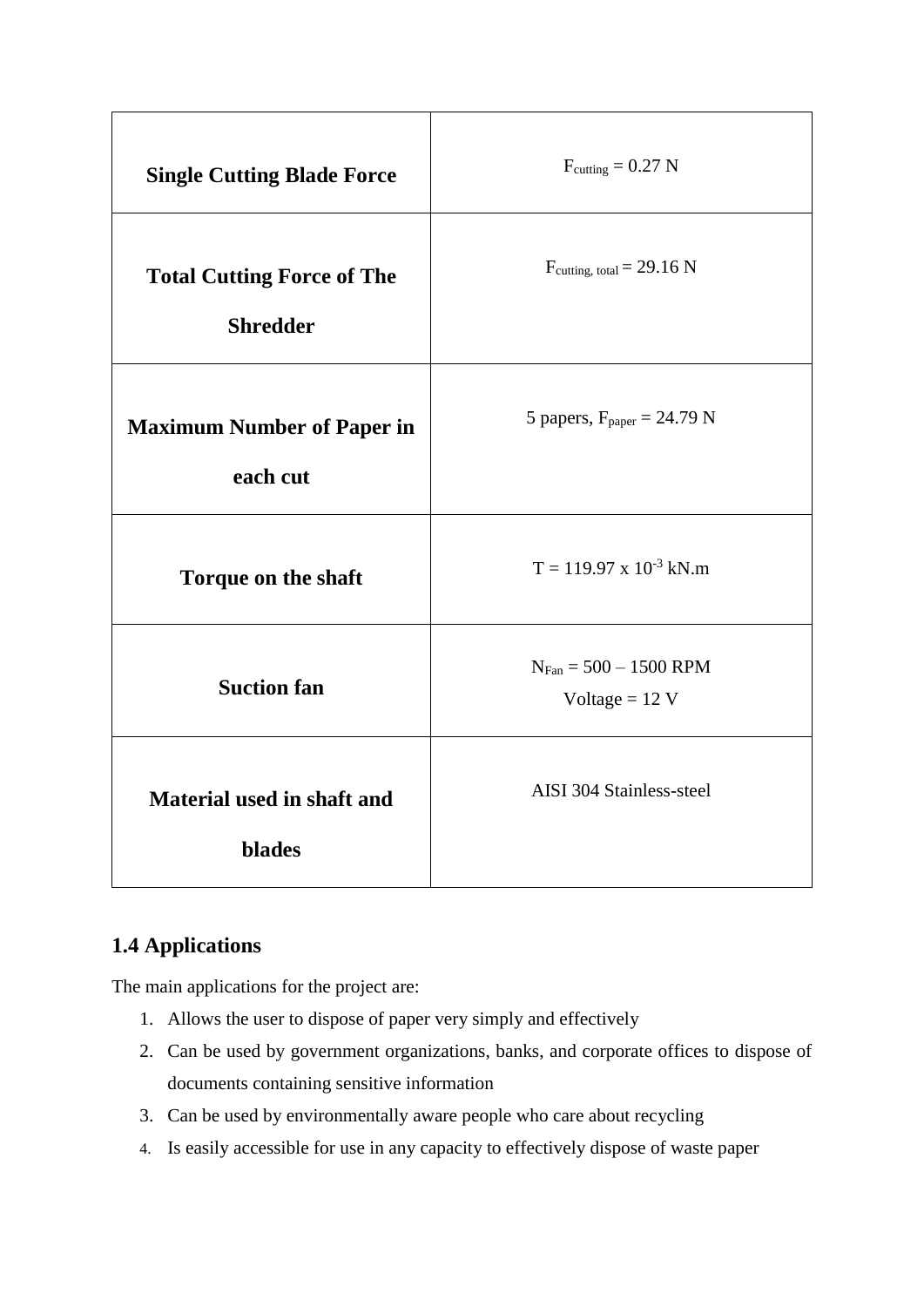## <span id="page-10-0"></span>**Chapter 2: Literature Review**

#### <span id="page-10-1"></span>**2.1 Project background**

Since ancient Egyptian times around 4000 B.C., man has had the need to write, just as there is a need for written documents today. Memoirs, notes and messages, religious documentation, and just plain stories were written on walls, clay, animal hides, and waxed tablets, they were the only materials available at the time and they were mostly solid objects making the process of discarding any unwanted material nearly impossible, that is until papyrus was invented  $[4]$  $[12]$ . Papyrus is a material that resembles the paper we use today, just a little thicker, and just like the paper that is used today, its main purpose was to be used as a writing surface. But even still, with both papyrus and paper alike, the process of discarding the material was a manual task that was time-consuming for large documents, didn't do a good job of destroying the written information, and on top of that, it was harmful to the environment.

In 1908 New York, U.S.A., an entrepreneur by the name of Abbot Augustus Low invented and patented the first paper shredding machine, which he called "Waste Paper Receptacle" as he realized the need for a more compact method of disposing paper. During his lifetime, he only got to create one working prototype but was never able to make a second, as he passed away in 1912, and therefore the finished product was never made either and was soon forgotten about [4] [9] .

In 1935 Balingen, Germany, a toolmaker named Adolf Ehinger who was secretly against the Nazi regime, used to write down his feelings and thoughts surrounding this topic, but he feared exposure and so he set out a goal of changing the way that he discarded material. He got his inspiration from a kitchen utensil, the pasta maker, which was a popular tool in Germany. He used the same concept as the hand-cranked pasta maker to make a manual paper shredder, which he then improved and tweaked and eventually added an electrical motor to <sup>[4] [9] [12]</sup>. In 1936, he patented his work and was determined to make a success out of this invention. This success came during troubled times in the 1940s amidst the World War II period where paranoia was running high and secrecy was of the utmost importance. He began selling the product across the country and then expanded and started selling internationally to governments and embassies  $[12]$ . His product was given another sales boost during the 1950s due to the Cold War. He then started a company around this invention and his business continued to flourish even in the years that followed the war.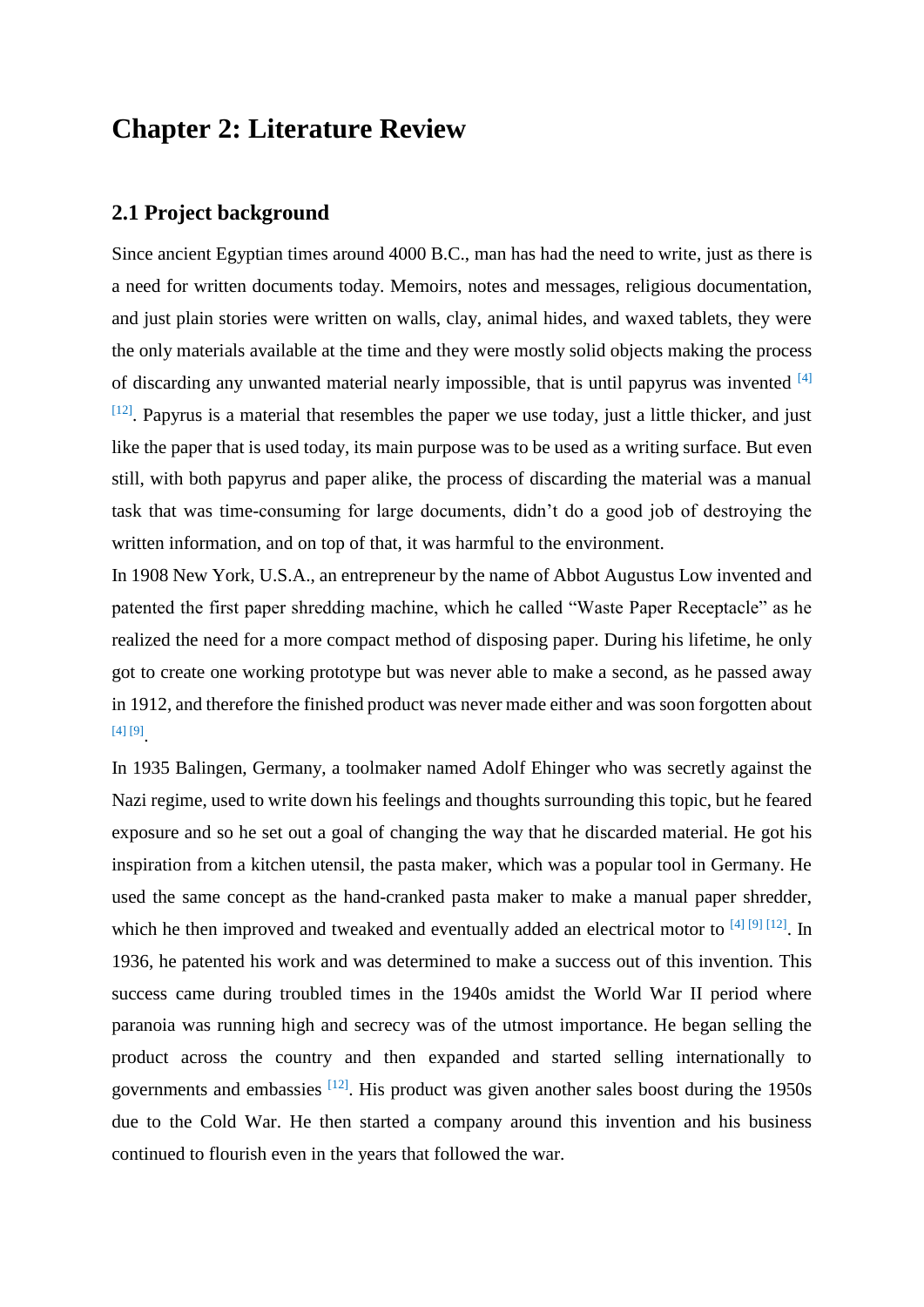Paper shredders became popular since then, but they were mostly utilized by government organizations to destroy private, confidential, or otherwise sensitive documents and it was very rare to find them in use outside of government bodies, that is until the mid-1980s, with a rise of identity theft crimes and growing privacy concerns, paper shredders then became more popular among regular individuals.

#### <span id="page-11-1"></span>**2.2 Previous Work**

This project report is one of the best and most recent reports for designing a paper shredder. It has been done by the Department of Mechanical Engineering in Federal University of Petroleum Resources in Nigeria. Moreover, it has been published in Journal of Multidisciplinary Engineering Science and Technology (JMEST). It was mainly built for security causes and at the same time for recycling  $[1]$ . The following are the significant parts that make up the paper shredding machine: The machine frame, shredder support, drive shaft, cutting blades, gears, electric motor and the left and right base <sup>[1]</sup>. The idea is that the DC motor will rotate the gears, the gears will rotate the shafts in opposite directions, the shafts have cutting blades that will cut the paper when it goes between the shafts. Figure 2.1 shows the design of gears and cutting blades in SolidWorks<sup>[1]</sup>.

<span id="page-11-0"></span>

*Figure 1: Designing cutting blades and gears in SolidWorks*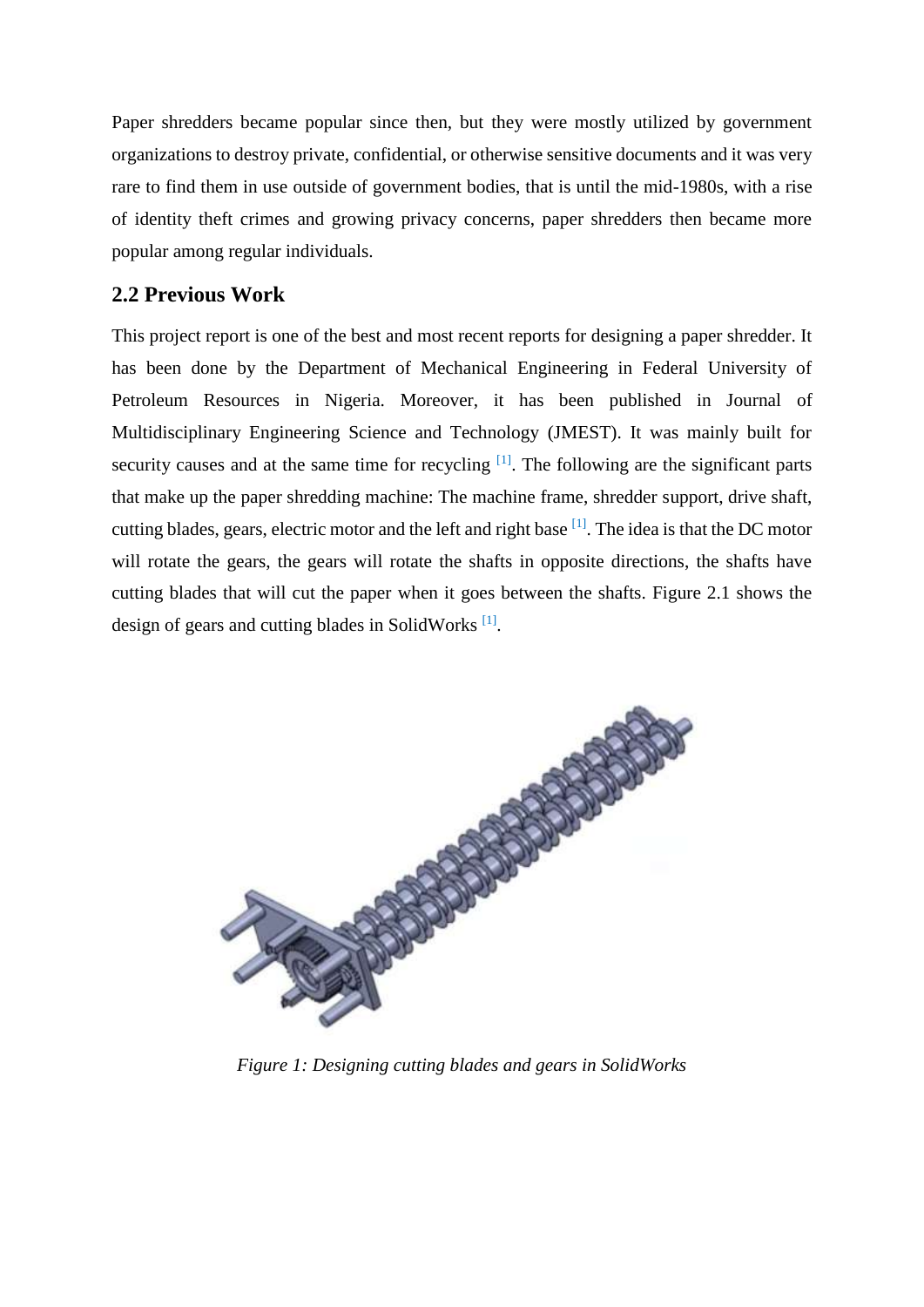The Designers of the shredder selected mild steel for the frame, plastic for the gears and medium carbon steel for the rest of the parts according to these factors: Pressure and load involved operating temperature Availability, cost and functionality <sup>[1]</sup>. The table below show the highlights of the important parts of the shredder.

| <b>Item / Part</b>          | <b>Details</b>                                               |
|-----------------------------|--------------------------------------------------------------|
| <b>Electric Motor</b>       | Power = $0.075kW$<br>Rotational speed = $1450$ rev/min       |
| <b>Shafts</b>               | Hexagonal Shaped, Length $=$ 300 mm                          |
| <b>Cutting Blades</b>       | Thickness= 1.5mm, Hexagonal Shaped, Number=<br>56/each shaft |
| Spacer                      | Between every 4 blades                                       |
| Gear 1 (connected to motor) | Diameter = $6 \text{ mm}$ , four teeth                       |
| Gear 2                      | Diameter = $30$ mm, 13 teeth                                 |
| Gear <sub>3</sub>           | Diameter = $56 \text{ mm}$ , 37 teeth                        |
| Gear 4                      | Diameter = $42, 42$ teeth                                    |

*Table 2: Shredder items & details*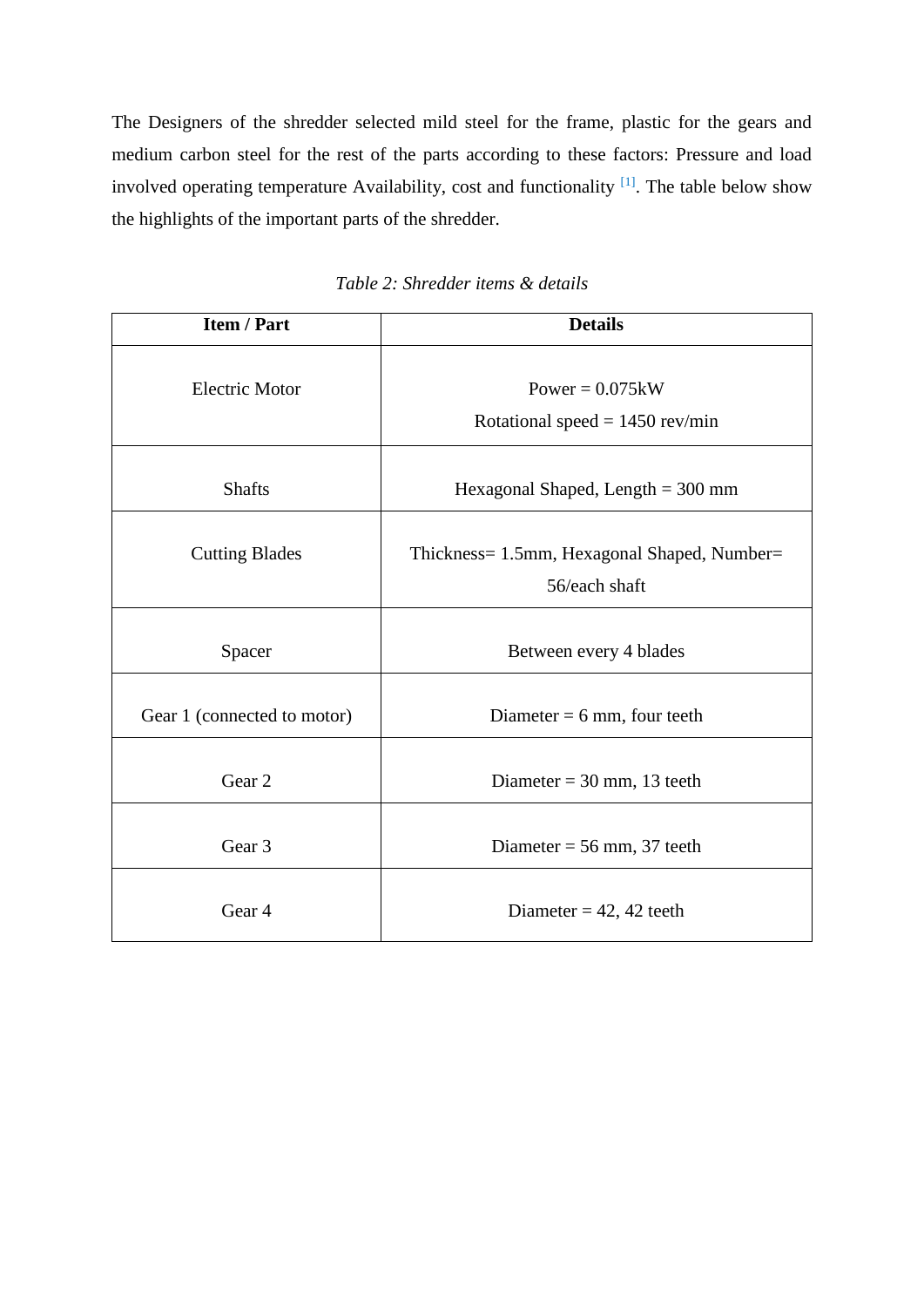

*Figure 2: Typical gear design in SolidWorks*

<span id="page-13-0"></span>The final paper shredder has dimensions of 525mm x 400mm x 200mm and could shred up to 20 papers at once  $^{[1]}$ .



*Figure 3: Reference paper shredder shape*

## <span id="page-13-2"></span><span id="page-13-1"></span>**2.3 Comparative Study**

"Take the best that exists and make it better" Henry Royce. Our idea is far from original, Paper shredders has been in use for nearly two centuries in that time there has been many designs. This has no only gave us the ability to find and study multiple design ideas for paper shredders, but also it gave us the ability to find out what makes a design better than rest. Furthermore, it expanded our knowledge in paper shredder design. Three paper shredder projects were studied and analyzed.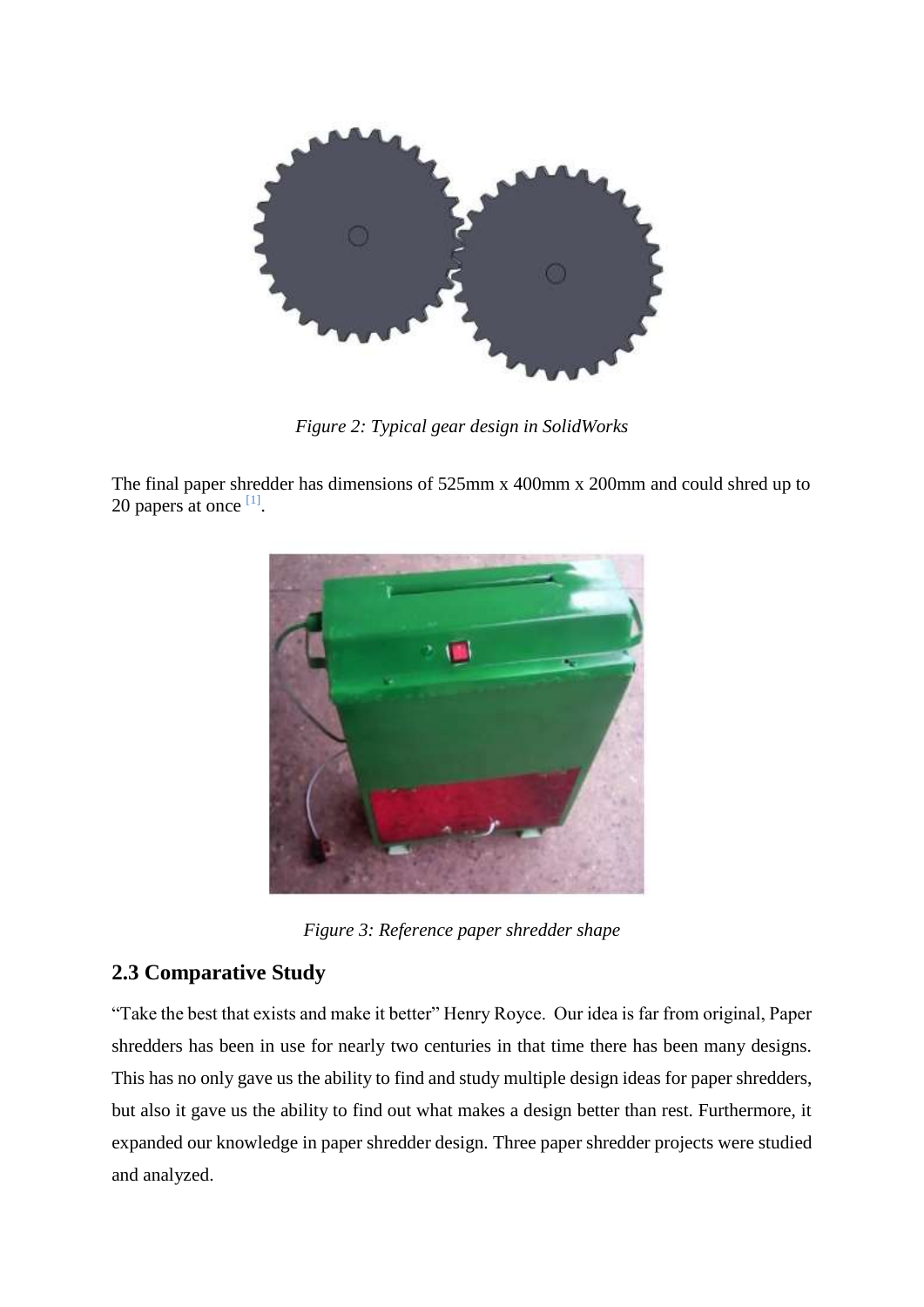The first project is about Mechanical Shredder made by a team in the Northern Arizona University, their idea is to make a mechanical paper shredder that relies on no electricity whatsoever. The main goal of their project was to design a shredder that is reliable, human driven and has no electrical components. They have multiple design ideas but ultimately decided on retrofitting an AmazonBasics 12-Sheet Cross-Cut Paper and Credit Card Home Office Shredder as seen in figure 4. Their team then took apart the Shredder and examined the shredding mechanism. They also removed the electric motor from the shredder. While their team was examining and analyzing the shredding mechanism figure 5, they found out that they can design and make a handle and attach it directly to the shaft which would in turn operate the entire system. In conclusion their prototype has met some of their objects which are briefly discussed in the table 3 below:

| Objectives                                 | Results            | Remarks                                                                                                                                                                      |
|--------------------------------------------|--------------------|------------------------------------------------------------------------------------------------------------------------------------------------------------------------------|
| Budget of 100 \$                           | 91.76 \$           | In expensive nearly 9% less than the total budget.                                                                                                                           |
| 36 pages/min                               | 20 pages/min       | Their system was very top heavy, this happened because of the<br>reduced weight in the bottom as they have removed the<br>electric motor.                                    |
| 10 pages/iteration                         | 4 pages/ iteration | The shredder can go beyond 4 pages in one go; however, it<br>becomes increasingly difficult to operate the handle. So, they<br>agreed on 4 paper to make it easy to operate. |
| Can shred Credit<br>cards<br>Can shred CDs | Yes                | The shredder was able to shred credit cards and CDs with little<br>to no effort                                                                                              |

| Table 3: Mechanical shredder Objects, Results & Remarks |  |  |
|---------------------------------------------------------|--|--|
|---------------------------------------------------------|--|--|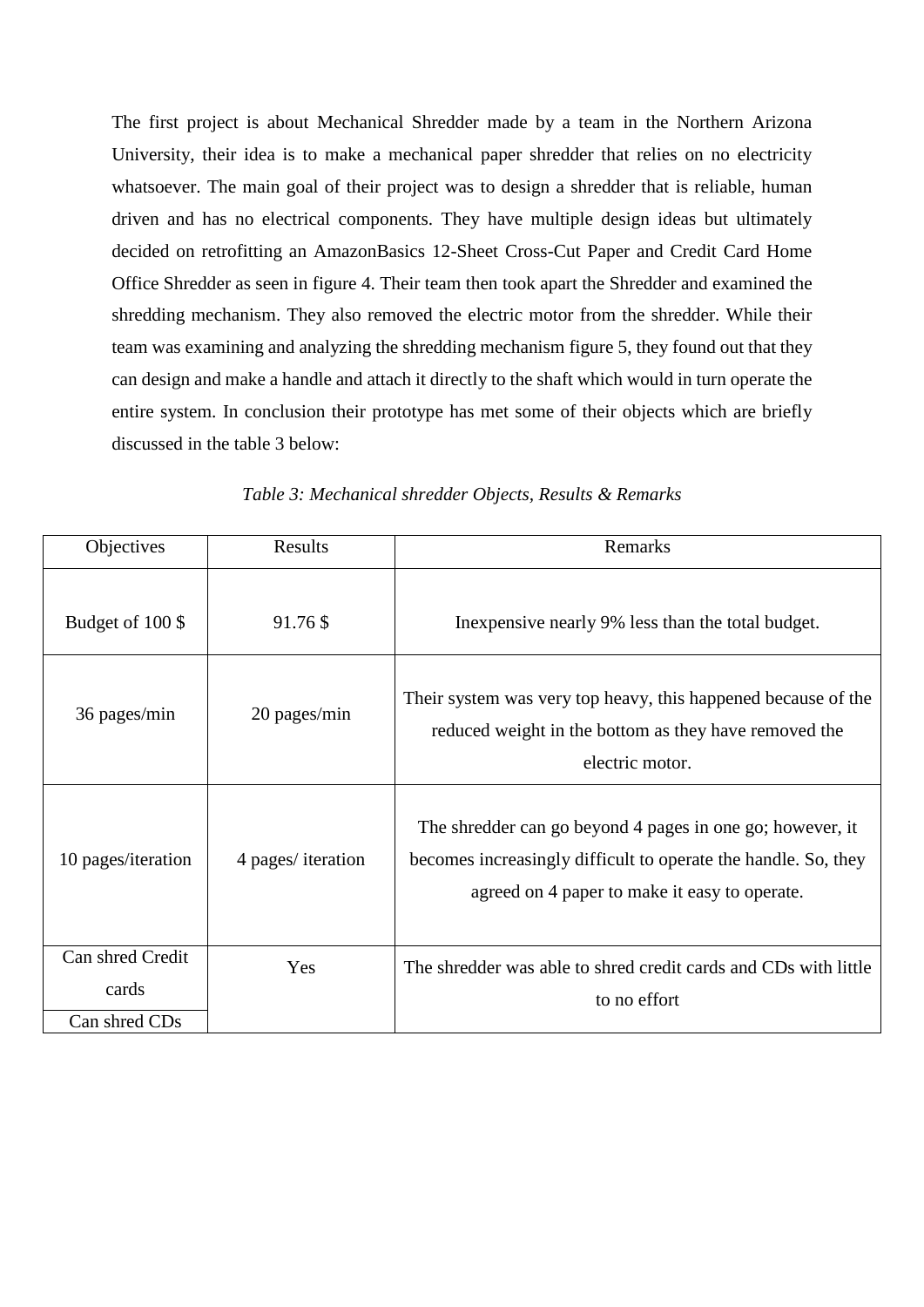

*Figure 4: AmazonBasics 12-sheet, cross-cut paper,*



*Figure 5: Existing Mechanism*

The second similar project to our project is about paper shredder design, the team working on this project are from Capital university of science and technology Pakistan. Their idea was to improve on an existing paper shredder. The paper shredder that are trying to work on had couple of problems. These problems are:

- 1- The design of the paper shredder made it generate more noise because of extreme vibration.
- 2- The cutters used in the paper shredder are not reliable method of disposing confidential or sensitive papers, because it was easy to assemble the shredded papers.
- 3- There was a problem that caused the paper shredder to jam as paper moved along the blades.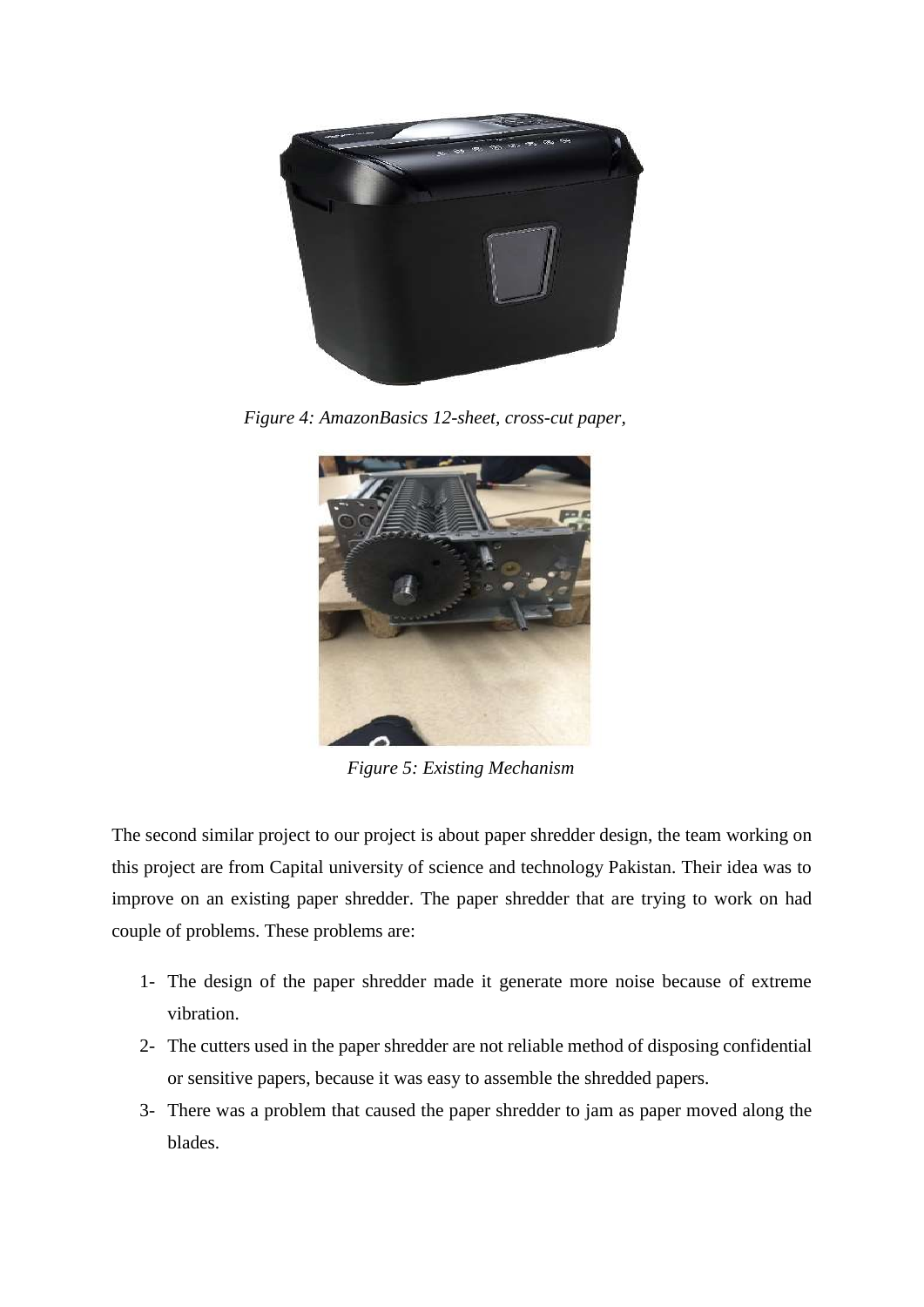So, the team redesigned the paper shredder using a program called ANSYS. They used the program to calculate the stress and the total deformation. Figure 6 and figure 7. In conclusion, their paper shredder has poor safety because their shredding machine is open and every moving part of the machine is open and it would be very easy to cause injuries. Their shredding machine is also limited to ten papers at the same time.



*Figure 6: Stress*

<span id="page-16-0"></span>

<span id="page-16-1"></span>*Figure 7: Total deformation*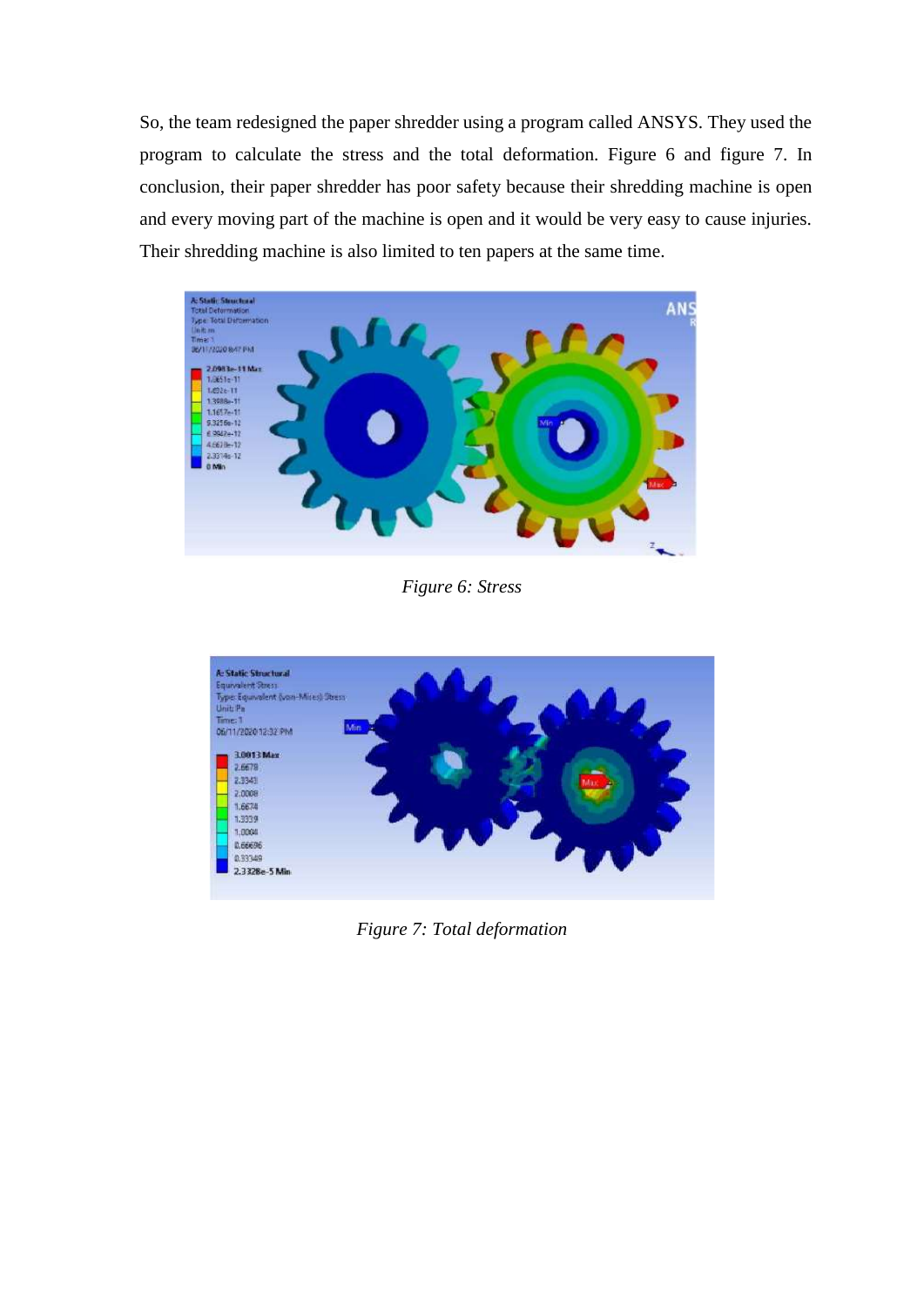## <span id="page-17-0"></span>**Chapter 3: System Design**

#### <span id="page-17-1"></span>**3.1 Design Constraints and Design Methodology**

#### <span id="page-17-2"></span>**3.1.1: Geometrical Constraints**

In the paper shredder design, there was no gear standards the team could follow clearly. However, the team based their work on a paper shredder that was referenced on a Netherlands based website that is called recycling.com. Furthermore, the website has multiple standard paper shredders that are not only verified by the recycling companies, but also recommended for security purposes. Moreover, due to the covid-19 lock downs. The team also faced a great difficulty in finding suitable workshops that satisficed the needs of the project. Also, the ordering online was unreliable as the market faced massive delays due to the pandemic.

#### <span id="page-17-3"></span>**3.1.2: Sustainability**

For the paper shredders to last a long time, there are a few steps that can be taken to ensure the longevity of the machine's life as well as maintain the desired level of performance. The most important one is to schedule regular checkups and/or repairs, which include emptying the paper shredder, cleaning it, and lubricate as well to make sure that it is running at its optimum level and peak performance.

#### <span id="page-17-4"></span>**3.1.3: Environmental**

With the growing concerns for our environment, taking steps towards protecting it, to ensure a brighter future, is now more essential than ever before. One way to protect the environment is to reduce the amount of unrecyclable waste and to promote the act of recycling as a whole. One of the easier materials to start on is paper, as it is an abundant material that is frequently used in workplaces and even in individual homes, and considering how much it is used in the day-to-day, a small change in our habits will lead to greater change and will make a significant difference in getting towards that shared goal. By using a paper shredder, it would be the first step in the paper recycling process, as it destroys papers and reduces them to very small pieces before even reaching the recycling centers, making reprocessing much easier  $[2]$ .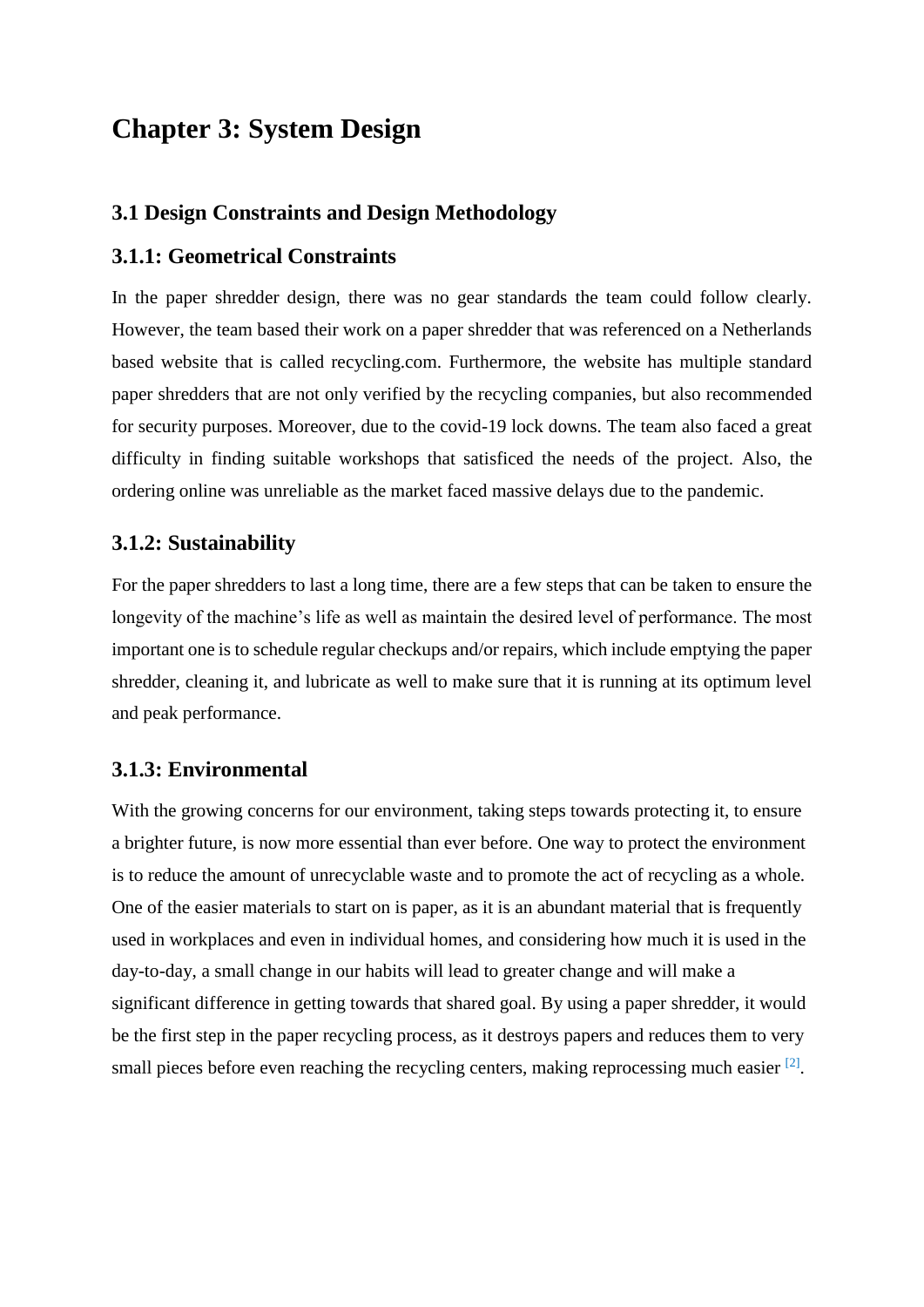#### <span id="page-18-0"></span>**3.1.4: Social**

Most government sectors, companies, and individual people care about their private and/or confidential information, most of which is present in paper format, shredders can help in destroying those papers and preventing them from falling into unwanted hands, thus providing a level of protection and a sense of security and safety.

#### <span id="page-18-1"></span>**3.1.5: Economic**

Making paper is a costly process, from labor costs and machine costs, to transport and fuel costs, all of these along with others factors contribute to the overall cost of paper production. By shredding and recycling paper, the production costs will decrease, as the demand for new paper to be produced will decrease. Moreover, the overall environmental effect will help reduce further costs in the long term as it will minimize the need for potential future environmental repair costs [5].

#### <span id="page-18-2"></span>**3.1.6: Safety**

The safety and privacy of information is one of the core reasons of using a paper machine. By shredding confidential or otherwise private documents, it relives the stress of security concerns and ensures that there are no traces left behind for unwanted eyes to take a look.

#### <span id="page-18-3"></span>**3.1.7: Ethical**

In today's networked society, people entrust companies and businesses with their private information, with faith that their information is going to be kept safe. By simply using paper shredders, businesses have an easy method of discarding documents without compromising the client's security, and in turn keeping their promises to their customers by ensuring that their private information would not be leaked [3].

#### <span id="page-18-4"></span>**3.2 Engineering Design standards Engineering**

Engineering standards should be followed in each component of our system. In this section, each component that has been selected for the project is defined. The selected components are screws, gears, blades, and the motor. The screw standard has been taken according to ANSI metric. The gears standard has been taken according to ISO. The motor has been taken from Ronning-Motor Brand. Ronning-Motor is a company based in China specialized in manufacturing all kinds of universal motors, dc and induction motors. See the table below.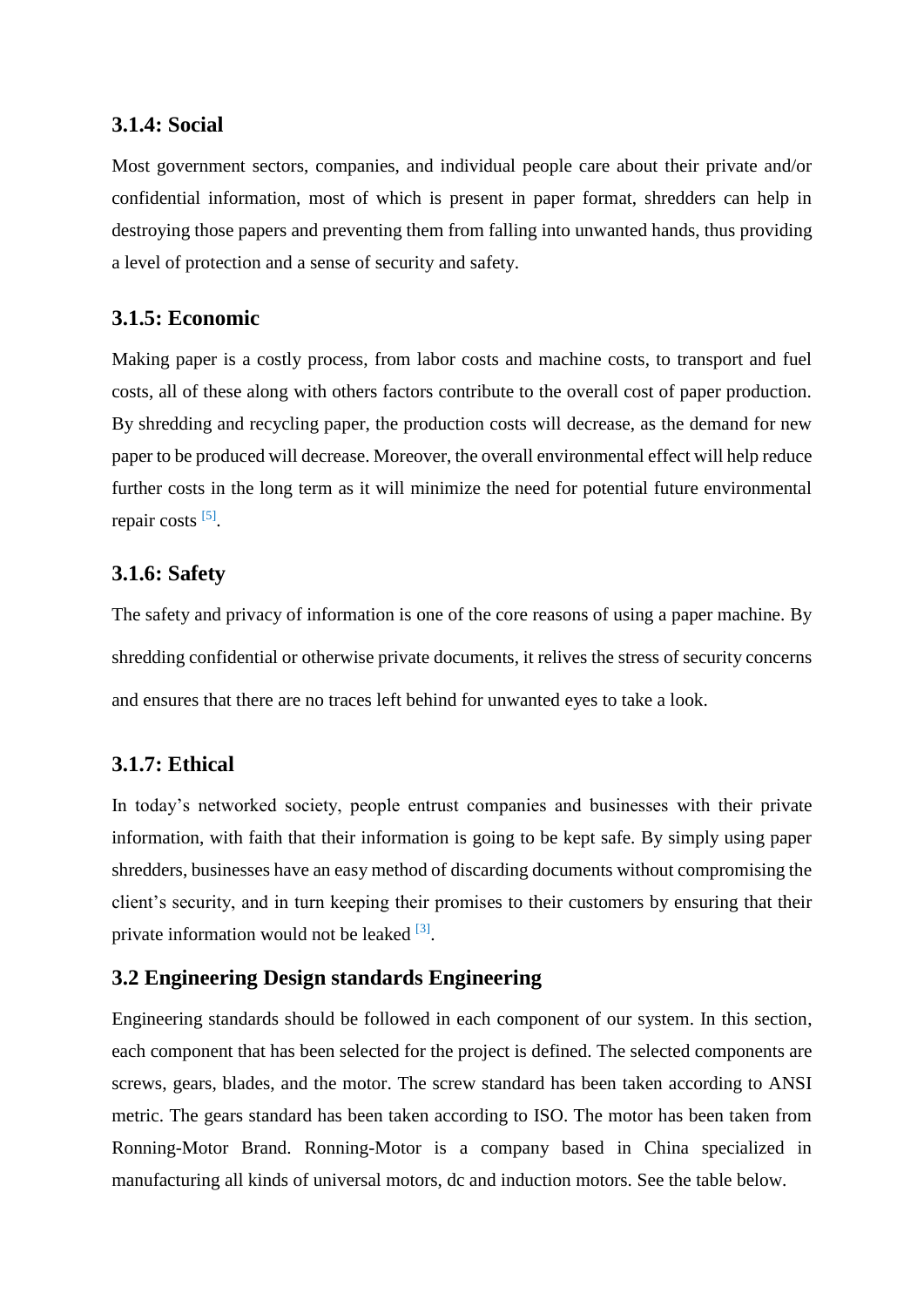| Components    | Engineering standard        | Details                           |
|---------------|-----------------------------|-----------------------------------|
| Screws        | <b>ANSI Metric</b>          | B18.6.3, Fed. Spec. FF-S-92, Fed. |
|               |                             | Spec. QQ-P-416, MS35206-207,      |
|               |                             | <b>NASM35206</b>                  |
| Gears         | There are no gear standards |                                   |
| <b>Blades</b> | Security cutting standard   | $DINP-4$                          |
| Motor         | <b>ISO 9001</b>             | U5420                             |
| <b>Shafts</b> | Security cutting standard   | $DINP-4$                          |
| Fans          | There is no standard        | 140mm computer fan                |

#### *Table 4: The used standards for each part used in the paper shredder*

#### <span id="page-19-0"></span>**3.2.1 Screws**

2 type of screws have been used:

Screws type 1:

- $\bullet$  Length: 13 mm
- Head Dimeter: 4 mm
- Head Height: 1.5 mm
- Driver style: Phillips

#### Screws type 2:

- Length: 9 mm
- Head Dimeter: 6 mm
- Head Height: 2 mm
- Driver style: Phillips

## <span id="page-19-1"></span>**3.2.2: Gears**

Four gears have been used:

1- Motor Gear: is a double gear.

Side A: is directly connected to the motor.

- Side A Type: Helical Gear
- Side A Teeth count: 37 teeth.
- Side A Root diameter: 28 mm
- Side A Tip diameter: 32 mm
- Side A thickness: 11 mm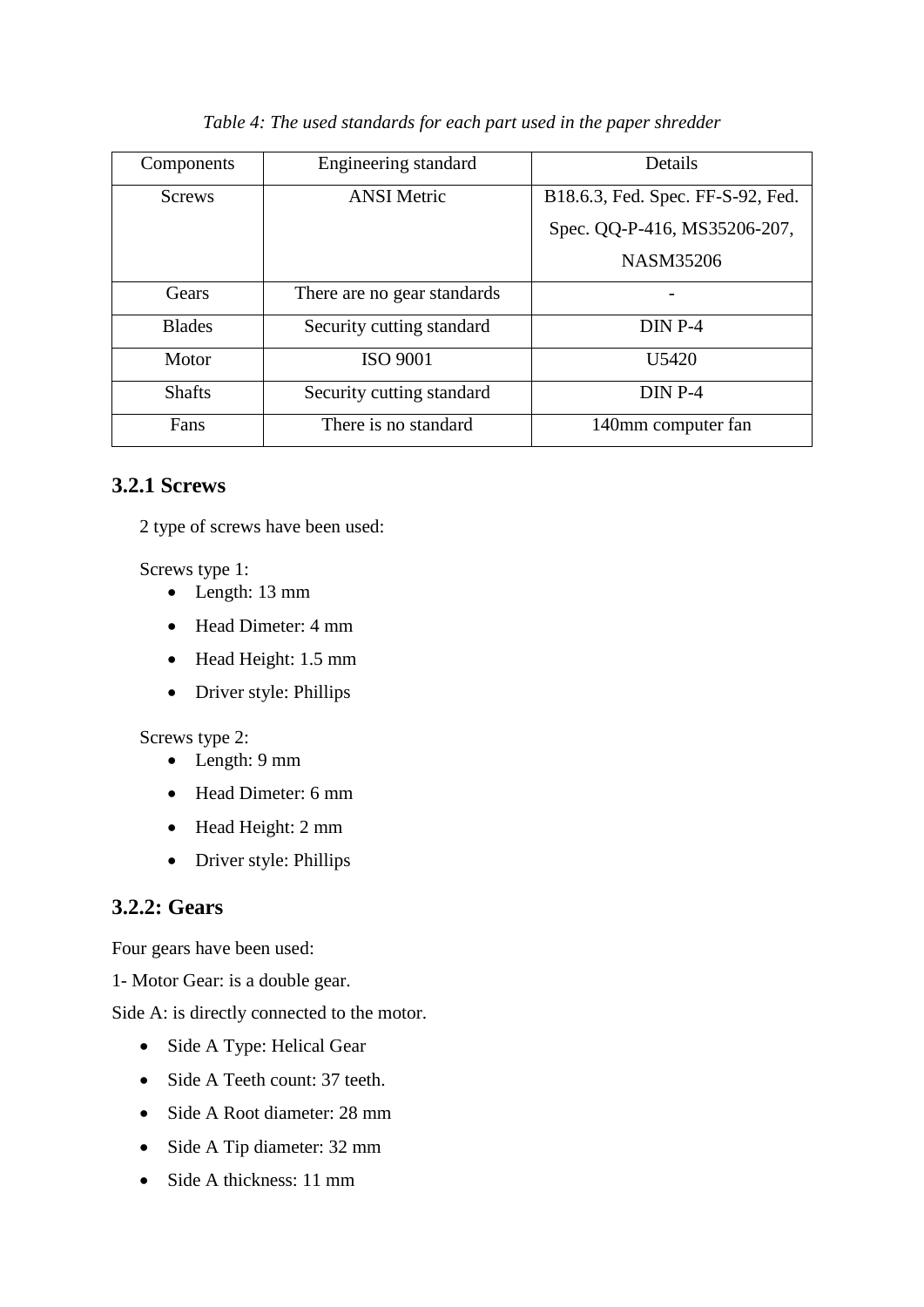- Side A tooth depth: 2 mm
- The reason the team used helical gear on side A of this gear, is because helical gears are ideal for reducing the noises generated by the movement. Furthermore, helical gears are more able to handle the extremely high RPM coming from the motor  $<sup>[1]</sup>$ .</sup>

Side B: is directly connected to Gear 1.

- Side B type: Spur gear.
- Side B teeth count: 7 teeth.
- Side B Root diameter: 9 mm
- Side B Tip diameter: 15 mm
- Side B Thickness: :10 mm
- Side B Tooth depth: 3 mm

2- First gear: is a double gear

Side A: is Directly connected to Side B of the motor gear:

- Side A type: Spur gear.
- Side A teeth count: 28 teeth.
- Side A root diameter: 38 mm.
- Side A Tip diameter: 45 mm
- $\bullet$  Side A thickness: 7.5 mm
- Side A tooth depth: 3 mm

Side B: is Directly connected to Side A of the Second gear.

- Side B type: Spur gear.
- Side B teeth count: 6 teeth.
- Side B root diameter: 6.5 mm.
- Side B Tip diameter: 13 mm
- Side B thickness: 15 mm
- Side B tooth depth: 3 mm
- 3- Second Gear is a double gear.

Second gear is also directly attached to the first shaft and is responsible for moving the shaft Side A: is directly connected to Side B of the first gear.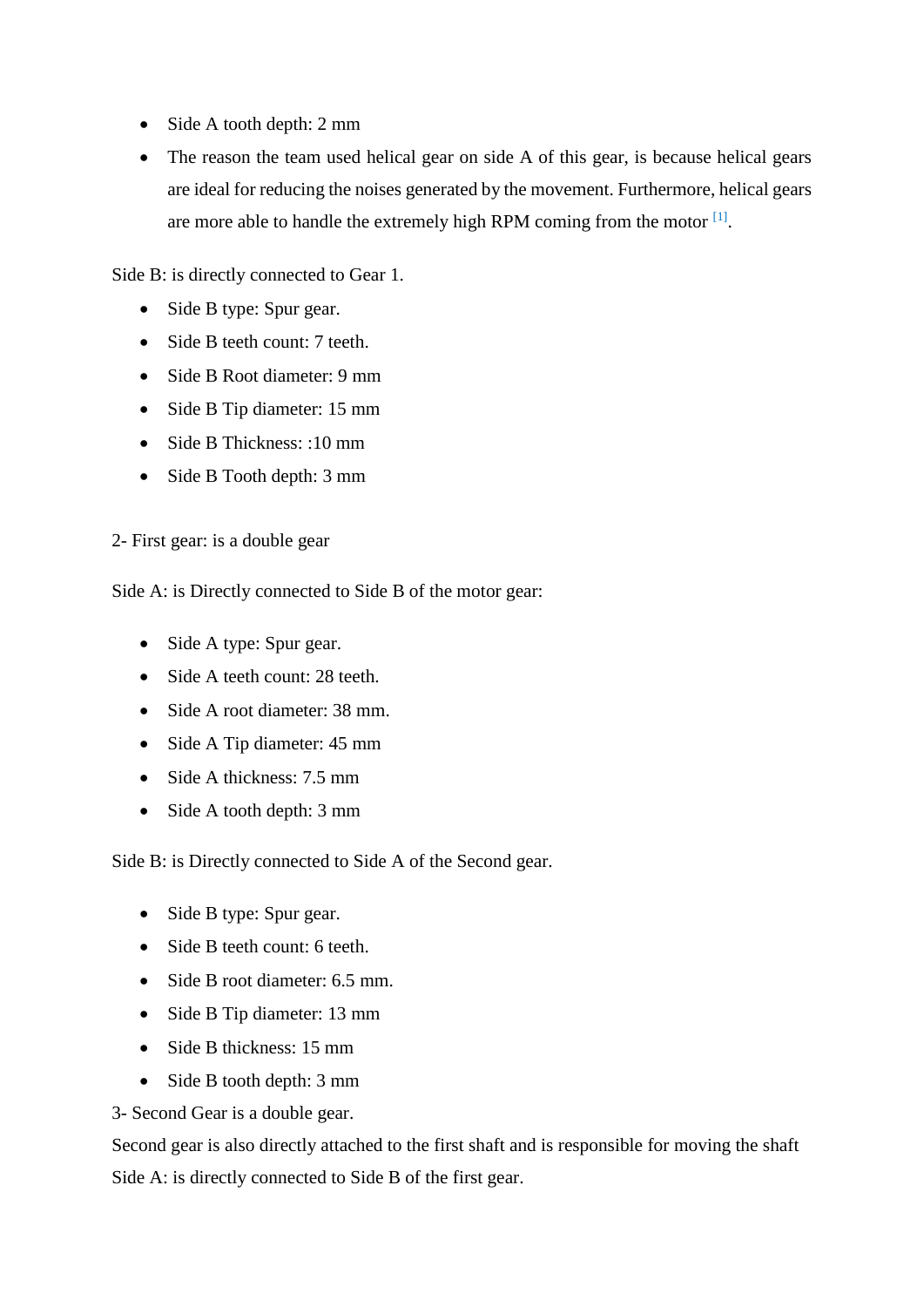- Side A type: Spur gear.
- Side A teeth count: 41 teeth.
- Side A root diameter: 57 mm.
- Side A Tip diameter: 63 mm
- Side A thickness: 4 mm
- Side A tooth depth: 3 mm

Side B: is directly connected to the third gear.

- Side B type: Spur gear.
- Side B teeth count: 9 teeth.
- Side B root diameter: 15.5 mm.
- Side B Tip diameter: 23.5 mm
- Side B thickness: 6 mm
- Side B tooth depth: 4 mm

#### 3- Third gear:

Third gear is directly connected to side B of the second gear. Furthermore, it's also responsible of moving the second shaft.

- type: Spur gear.
- teeth count: 9 teeth.
- root diameter: 15.5 mm.
- Tip diameter: 23.5 mm
- $\bullet$  thickness: 6 mm
- tooth depth: 4 mm

#### <span id="page-21-0"></span>**3.2.3: Blades & Shafts**

The blades are designed to be able to produce DIN P-4 standard paper cross-cut that are equal or less than 6mm wide, and equal or less than 160mm<sup>2</sup> size. This standard produce papers that are easier to recycle because their relative size when compared to higher security standers of the micro-cut. DIN P-4 standard shredders produce approximately 400 particles which provides high security for confidential data when shredding. Furthermore, DIN P-4 provides shredded paper stacks that are easier to recycle when compared to higher security levels. [10].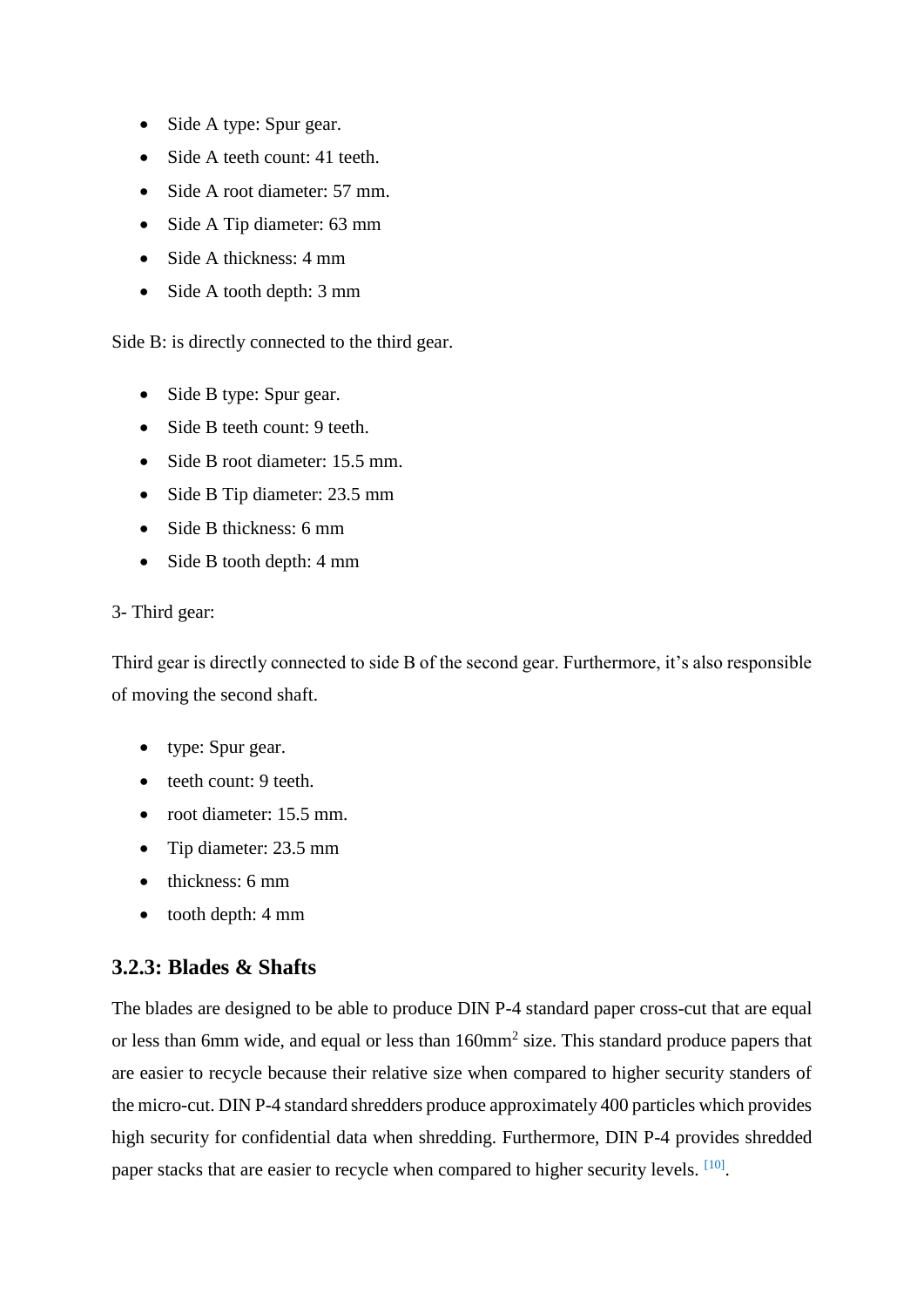#### <span id="page-22-0"></span>**3.2.4: Motor**

The motor is manufactured by Ronning-Motor company, the specifications of the motor are:

- Shaft length: 14 mm
- Shaft teeth type: helical
- Diameter: 45 mm
- Length: 96 mm
- Armature core length: 26 mm
- Armature core width: 54 mm

#### <span id="page-22-1"></span>**3.3 Theory and Theoretical Calculations.**

#### <span id="page-22-2"></span>**3.3.1: Calculating Gears Rotational Speed**

Given a motor speed  $N_{\text{motor}} = 6684$  RPM, the motor speed will rotate the first gear (N<sub>1</sub>), then the first gear will rotate the second gear  $(N_2)$ , then  $N_2$  will rotate the third gear, which is the speed of the paper shredder because it is directly connected to the driver shaft. The transmission of speed between the gears (Compound Gears) is determined by the following relationship [11]:

## **Output speed = (Input Speed) (Product of Transmission Teeth / Product of Receiving Teeth) (3.1)**

Where the input speed is  $N_{\text{motor}} = 6684$  and the number of gears teeth are according to the SolidWorks design.

> Output Speed = (6684)  $[(37 * 9) / (7 * 28 * 6 * 41)]$  $= 46.16$  RPM

The third gear speed  $(N_3)$  = the speed of the paper shredder = 46.16 RPM

#### <span id="page-22-3"></span>**3.3.2: Torque on The Shaft**

Torques on the shaft depends on the power of the motor and the speed of the paper shredder  $(N_3)$ . It is calculated by the following formula  $^{[11]}$ .

$$
T = (P \times 60) / (2\pi \times N_3)
$$
 (3.2)

Where P is the motor power  $P_{motor} = 579.9$  watt (0.5799 kW) and N<sub>3</sub> is the paper shredder speed  $N_3 = 46.16$  rpm.

Thus, the torque on the shaft: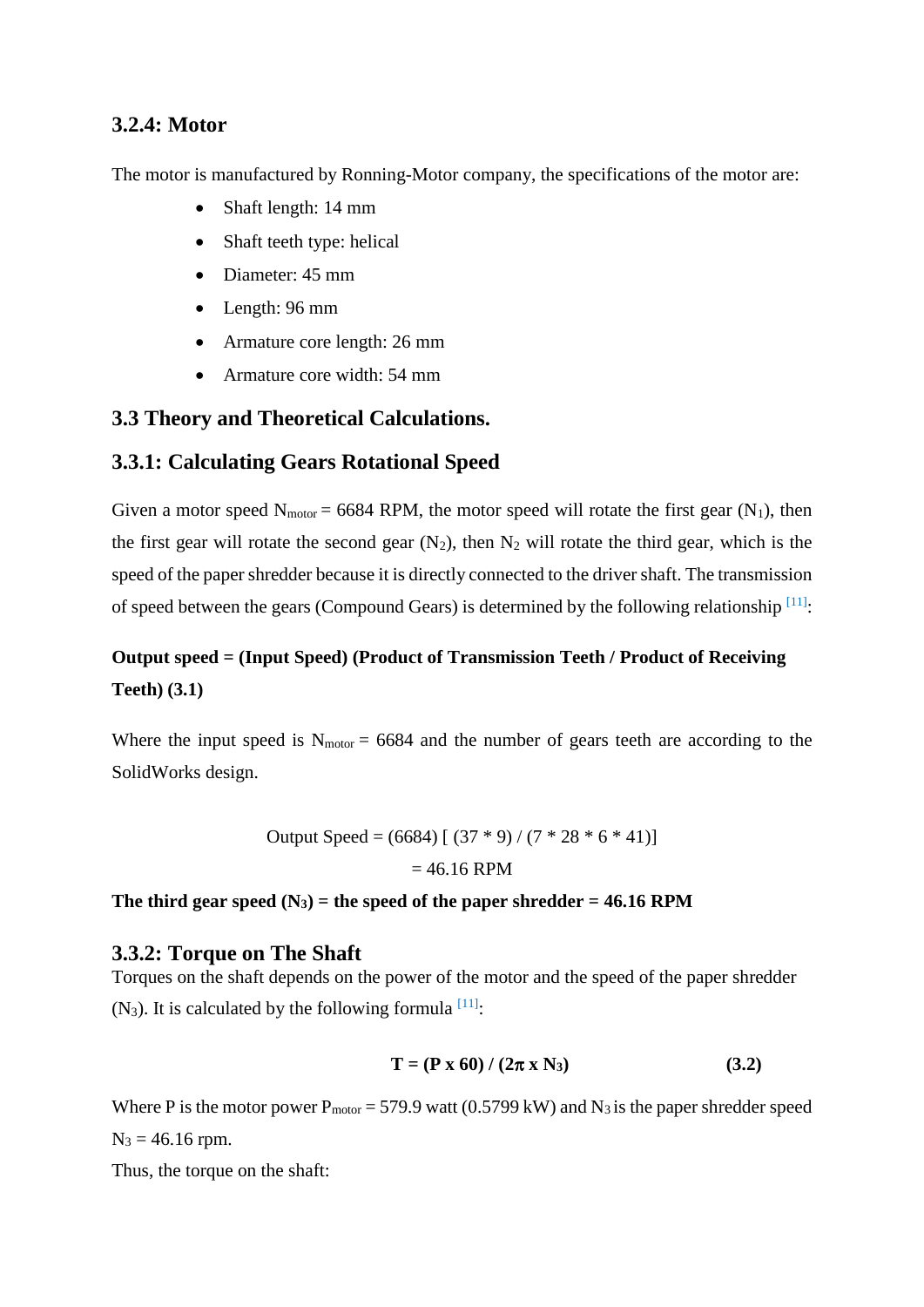$$
T = (0.5799 \times 60) / (2\pi \times 46.16) = 119.97 \times 10^{-3}
$$
 kN.m

#### <span id="page-23-0"></span>**3.3.3: Cutting Force**

The cutting process of the paper (A4) happens only when the force for the blades is bigger than the tear force of the paper. According to  $^{[11]}$  each blade should have a cutting force of  $F_{\text{cutting}} =$ 0.27 N. In this design there are 54 blades in each shaft, so in total there are 108 cutting blades in two shafts. The total cutting force for this shredder is equal to:

$$
F_{cutting, total} = 0.27 \times C \tag{3.3}
$$

Where 0.27 is the cutting force for each blade to cut A4 paper, and C is the total number of blades in the paper shredder.

Thus, the total cutting force of this paper shredder:

$$
F_{cutting, total} = 0.27 \times 108 = 29.16 \text{ N}
$$

#### <span id="page-23-1"></span>**3.3.4: Maximum Number of Paper in Each Cut**

According to  $[8]$ , the force required to cut a number of A4 paper is given by the following equation:

$$
F_{paper} = n \times p \times 2\pi \tag{3.4}
$$

Where n is the number of paper in each cut, p is the pressure force of a single A4 paper and it equals to  $p = 0.78909 \text{ N} / \text{m}^2$  [8].

Moreover, the **F**<sub>paper</sub> should be less than F<sub>cutting, total</sub> in order for the blades to cut the paper. So, the condition is **Fpaper <sup>&</sup>lt;** 29.16 N. Thus, the maximum number of papers is:

$$
F_{paper} = 5 \times 0.78909 \times 2\pi = 24.79 \text{ N} < 29.16 \text{ N}
$$

**The paper shredder can shred up to 5 A4 papers in each cut.**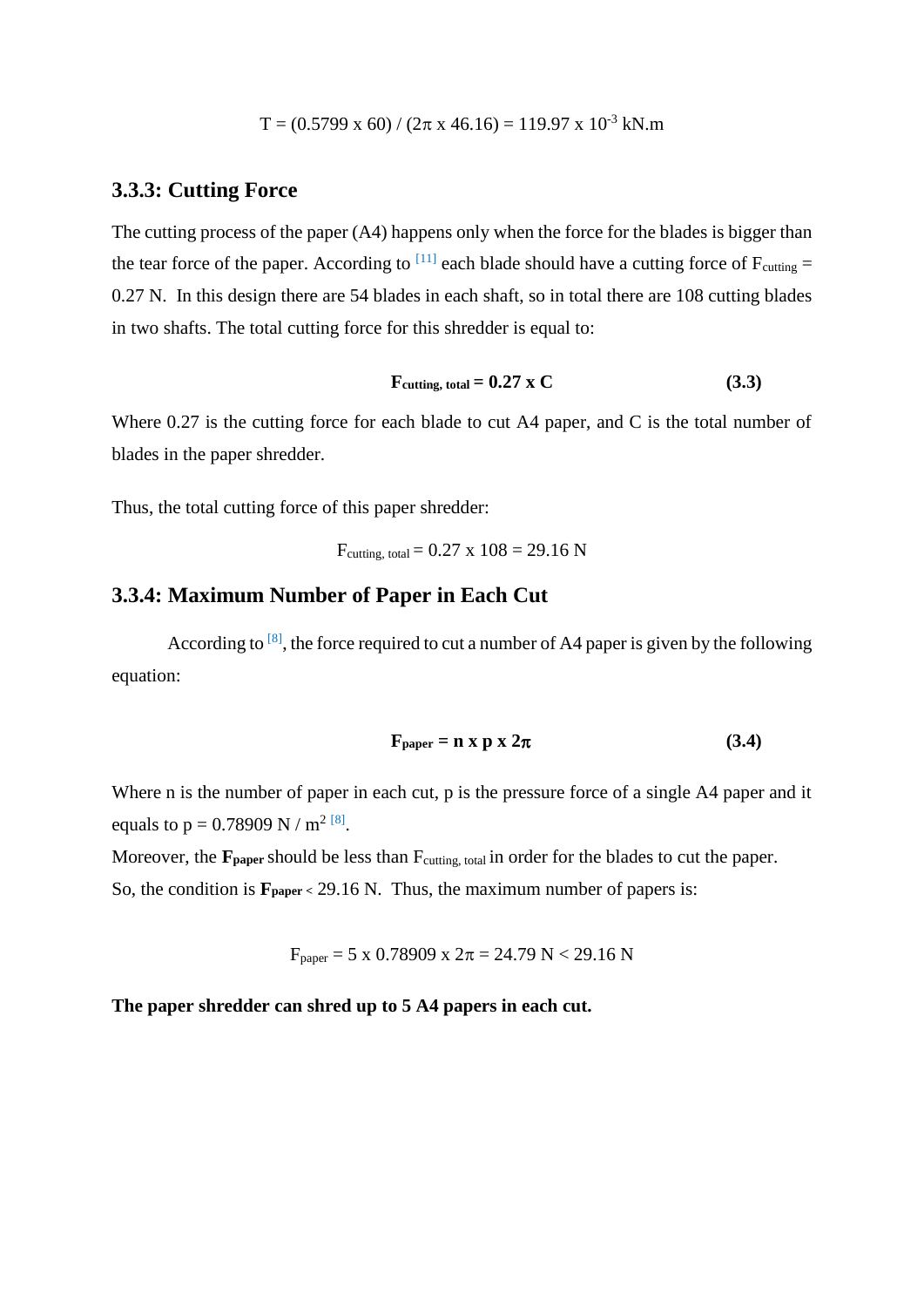#### **3.3.5: Material Selection:**

The material used for the blades and the shaft is the standard stainless steel AISI 304. The following figure shows the different properties of the material. Moreover, this material is widely used because of its low cost and its availability. This material is a popular choice in paper shredder applications because of its high strength and ductility, it is also easily manufactured, furthermore, it is highly reliable and its maintenance and repairs are easy and cost effective.



*Figure 9 :The used AISI 304 stainless-steel shaft and blades*

|                                  | 304                      |
|----------------------------------|--------------------------|
|                                  | (Typical values at 20°C) |
| Density                          | 8 g/cm <sup>3</sup>      |
| Elastic modulus                  | 193 GPa                  |
| Hardness, Brinell                | 215 HB                   |
| Tensile strength                 | 500-700 MPa              |
| Yield strength                   | 190 MPa                  |
| Elongation                       | 40%                      |
| Coefficient of thermal expansion | 1.72E-5 1/K              |
| <b>Thermal conductivity</b>      | 16.2 W/(m·K)             |
| <b>Melting point</b>             | 1450°C                   |
| Specific heat capacity           | 500 J/(kg·K)             |
| <b>Electrical resistivity</b>    | $0.73 \times 10^6$ O·m   |

*Figure 8: AISI 304 stainless-steel properties*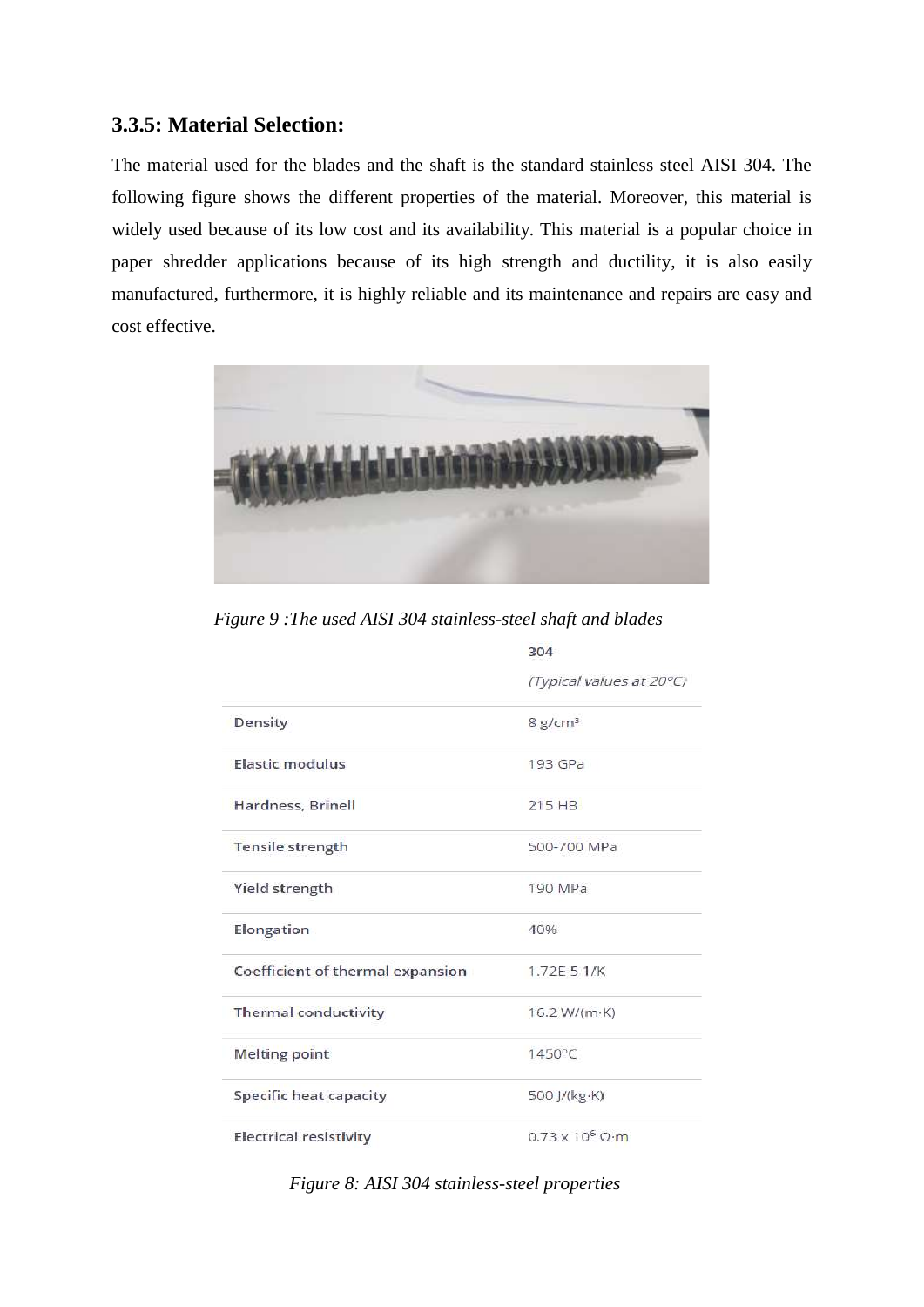## **3.3.6: Summary**

| Part                                       | <b>Features</b>                 |
|--------------------------------------------|---------------------------------|
|                                            |                                 |
|                                            |                                 |
|                                            |                                 |
| <b>Motor Gear</b>                          | $N_{motor} = 6684$ rpm          |
|                                            |                                 |
| Third Gear (Connected to the shaft)        | $N_3 = 46.16$ rpm               |
|                                            |                                 |
|                                            |                                 |
| <b>Single Cutting Blade Force</b>          | $F_{\text{cutting}} = 0.27$ N.  |
|                                            |                                 |
| <b>Total Cutting Force of The Shredder</b> | $F_{cutting, total} = 29.16 N$  |
|                                            |                                 |
|                                            |                                 |
| <b>Maximum Number of Paper in each cut</b> | 5 papers, $F_{paper} = 24.79$ N |
|                                            |                                 |
| Torque on the shaft                        | $T = 119.97 \times 10^{-3}$ N.m |
|                                            |                                 |

*Table 5: Summary*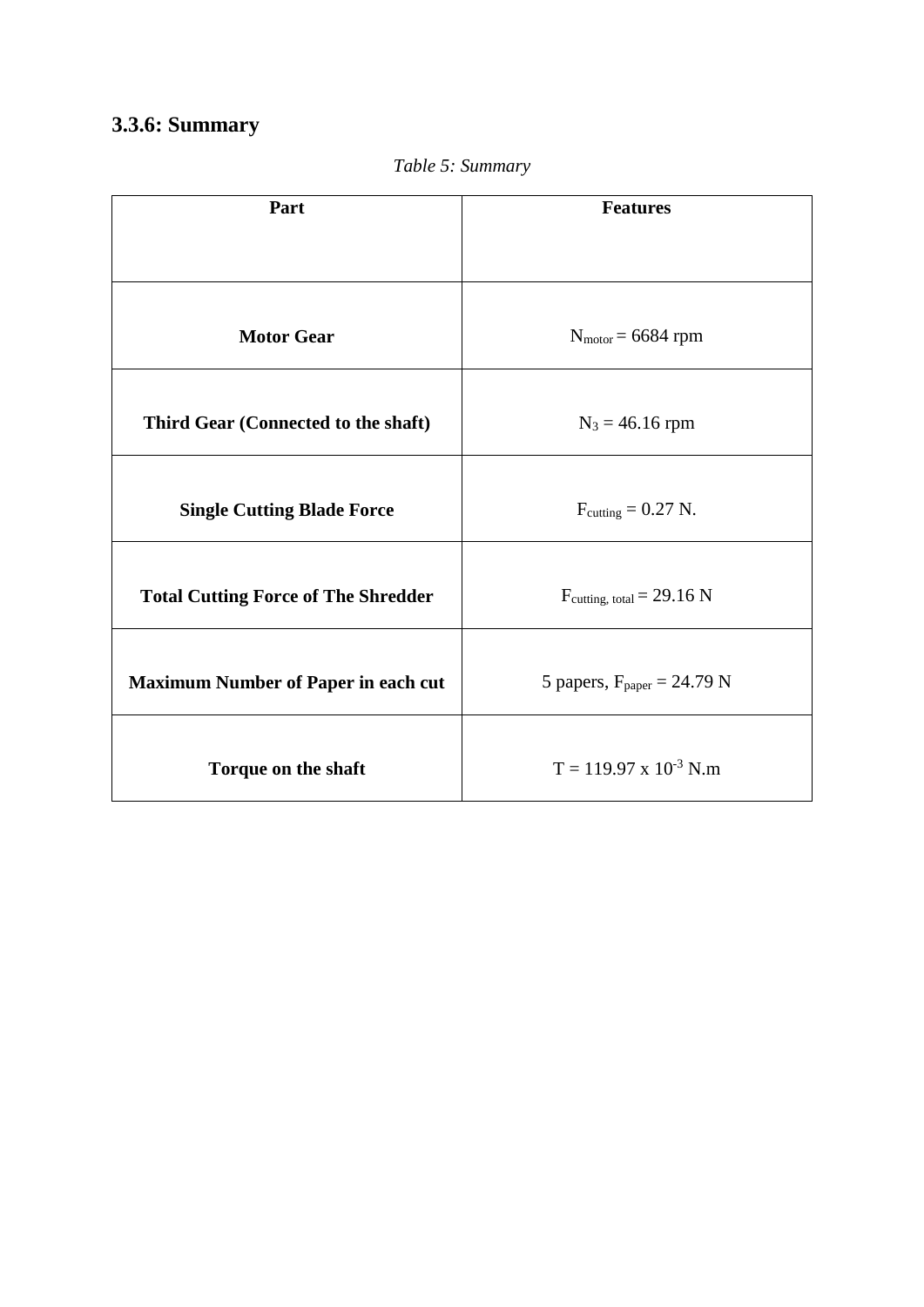## **3.4 Product Subsystems and selection of Components:**

The figure <sup>[10]</sup> Show the exploded assembly of the project. The various parts of the project can be seen. The parts of the project are the shafts, blades, gears and two bases. The assembled system is showed at figure <sup>[12]</sup>. Each blade has four teeth to cut papers up to DIN P-4 standard, furthermore each blade has a cavity in its inner radius to allow the shaft to slide through the blades. The blades also have small teeth in the inner radius to prevent them from rotating without intention. The two shafts are 27mm long and have 18 cavities to allow the inner teeth of the blade to slide through them and, prevent them from rotating without intention. The two bases are designed to hold the two shafts, gears and the motor in place. The gears are not only designed to transfer the rotation from the motor to the shaft, but also designed to reduce the RPM coming from the motor.



*Figure 10: Exploded Assembly of the system*



*Figure 11: Assembled system*

## **3.5 Manufacturing and Assembly:**

In terms of selecting the material, the blades, shafts, and one of the gears are all made out of stainless steel AISI 304 which is the standard, the first gear and the motor gear are made out of plastic to reduce noise and vibration. The outer body of the shredder was chosen to be made out of aluminum as it is a lightweight material that is reliable and widely available. The shredding process starts at the DC motor (Figure 13) that provides 0.560 HP that then produces rotational motion through the motor gear, which in turn causes the other gears to rotate until it reaches the final gear which is responsible for the rotation of the two shafts.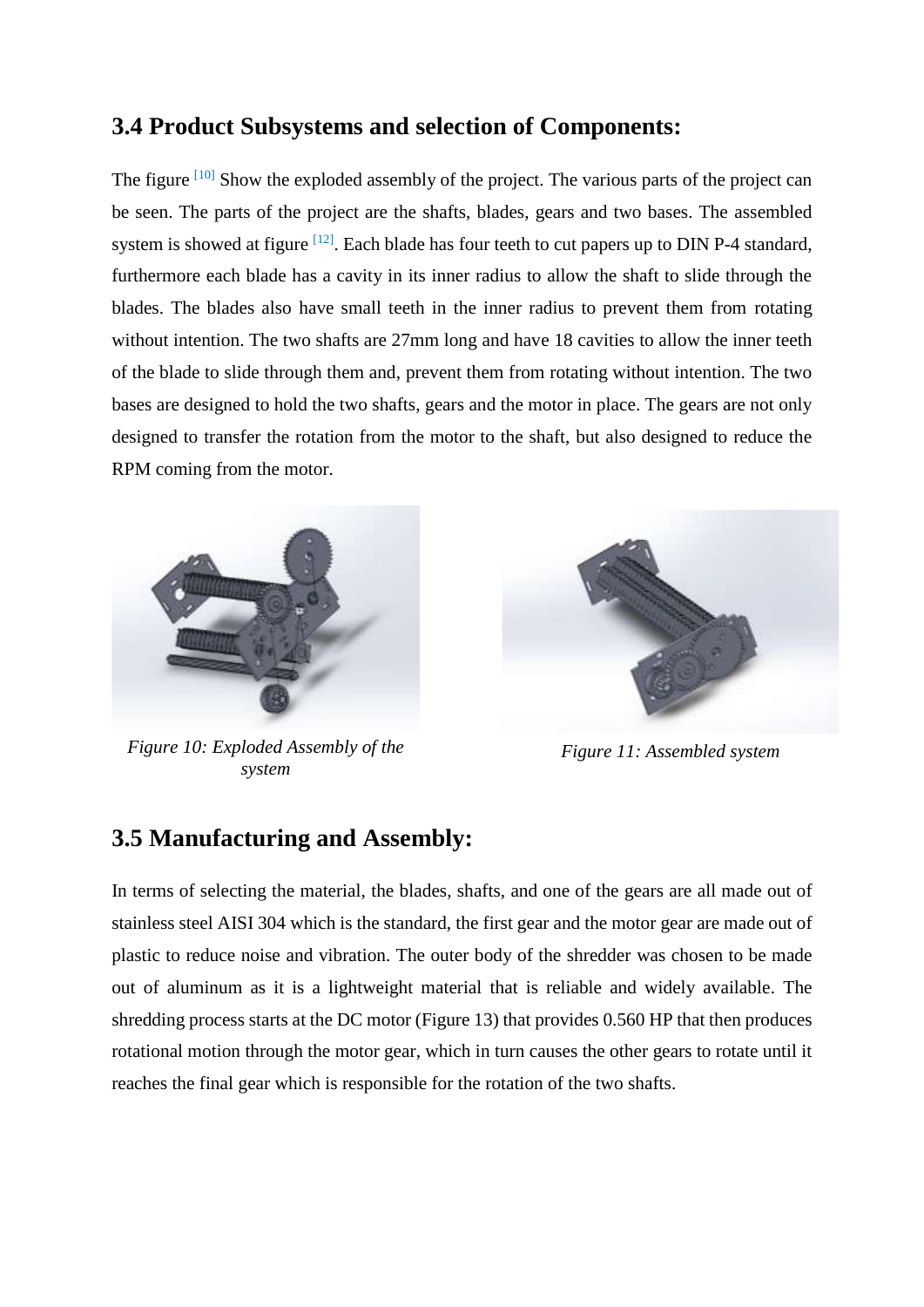The gear system chosen was the compound gear system, which has an advantage over the pulley gear system as it is more efficient for this particular application, as it produces less speed which is what is needed here. The pair of shafts used here help increase the cutting force, as well as provide a smaller cut, which in turn, increases security. The shredding shafts hold the blades (Figure 15) that are responsible for the shredding. In some cases, the blades that are used are made out of stronger materials but for this application, stainless-steel is strong enough.







*Figure 15: Motor Figure 14: Gears Figure 12: Blades Figure 13: Fan*





*Figure 16: Final Prototype*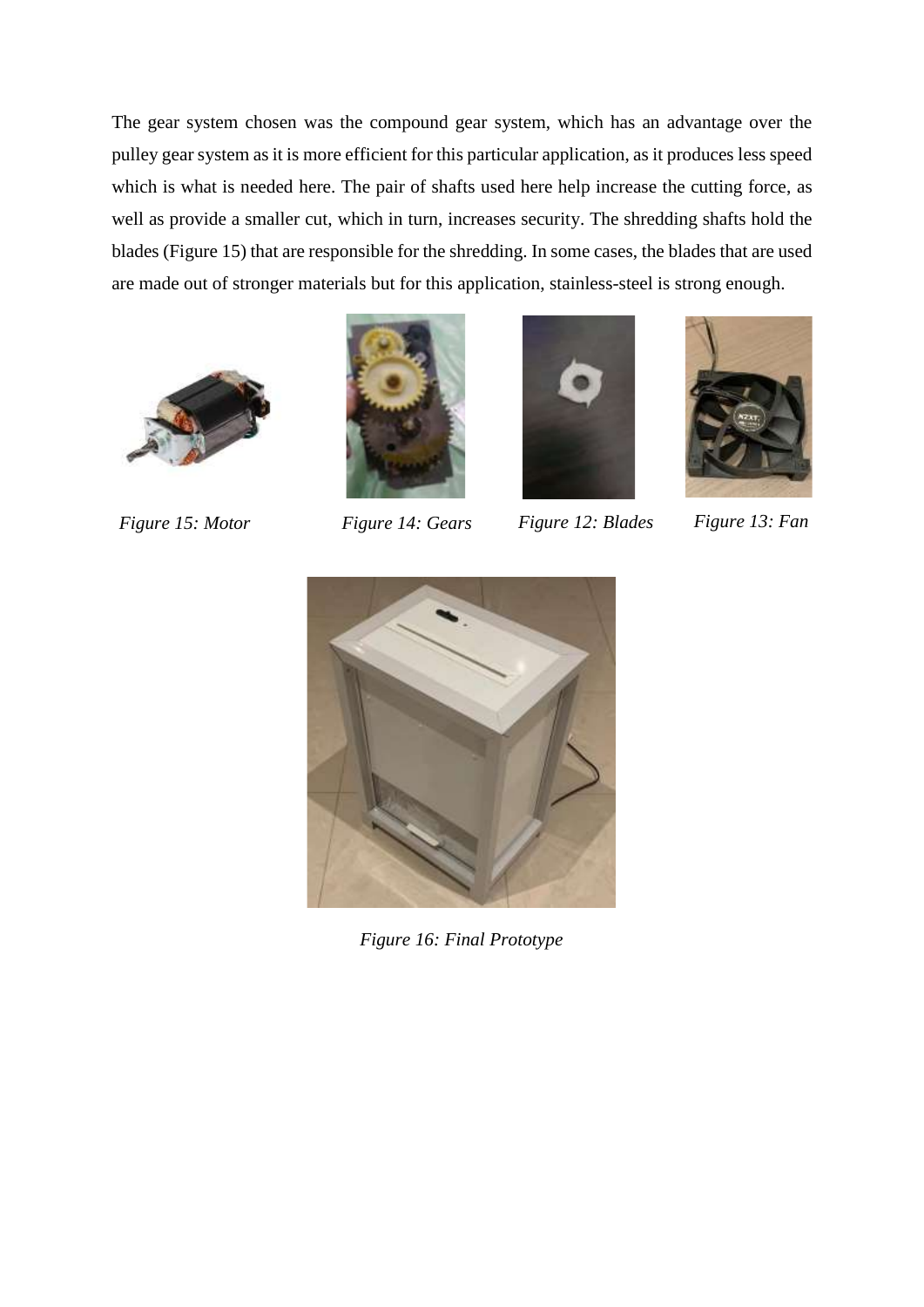## <span id="page-28-0"></span>**Chapter 4: System Testing**

In this project, the main interest was to calculate the rotation speed of the shaft gear (second gear) using a Tachometer Laser. The testing is simply conducted by using a special type of sticker that is used to stick on the rotational object (gear), then aim the laser at it, as it passes the sticker, the laser is reflected back to the device, showing the real RPM of the gear. The experimental result may differ as compared to the theoretical numbers due to many possible reasons, which include friction, which affects the rotation process, and the weight of the gear which could also be a factor as the weight of the material used for the gears may be different to the one in the theoretical calculation.



*Figure 17: Tachometer Device with Stickers*

According to the experimental results, the rotational speed of the third gear is 40 rpm < 46.16 RPM due to the reasons mentions above. This number makes sense as it is close to the theoretical calculation in chapter 3. Moreover, the dimension of the shredded paper is 0.9 \* 1 mm which is ideal for both security as well as recycling. Moreover, the use of plastic gears was an effective solution to reduce the noise coming from the rotation of the motor, and the helical gear design helped reduce the vibration.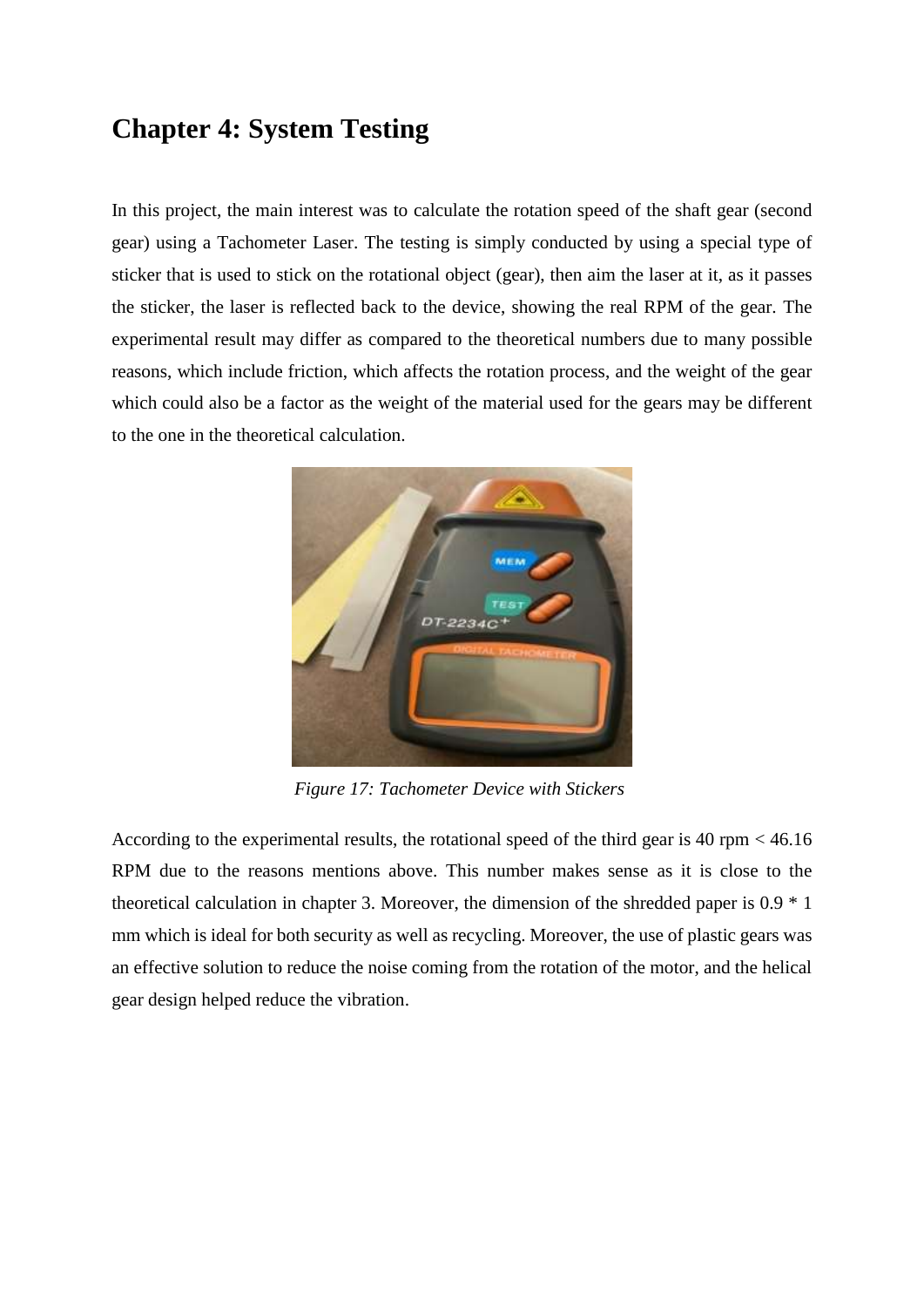## <span id="page-29-0"></span>**Chapter 5: Project Management**

## <span id="page-29-1"></span>**5.1 Project Plan**

In this project, a plan was set out at the beginning of the semester and was followed throughout, which is the Gannt Chart plan. This chart shows each task that needs to be accomplished until the point of finalizing the project. However, the dates were flexible for the most part as some milestone submission dates were altered throughout the semester. The table below shows the dates that were set out in the Gannt Chart.

| #              | <b>Tasks</b>                        |                           | <b>Start</b> | End         |
|----------------|-------------------------------------|---------------------------|--------------|-------------|
| $\mathbf{1}$   | Chapter 1: Introduction             |                           | 20/9/2020    | 02/10/2020  |
|                |                                     | Project Background        |              |             |
| $\overline{2}$ | <b>Chapter 2: Literature Review</b> | Previous Work             | 20/9/2020    | 02/10/2020  |
|                |                                     | <b>Comparative Study</b>  |              |             |
|                |                                     | Design Constraints and    |              |             |
|                |                                     | Design Methodology        |              |             |
|                |                                     | <b>Engineering Design</b> |              |             |
|                |                                     | standards                 |              |             |
| 3              | Chapter 3: System Design            | Theory and Theoretical    | 7/10/20202   | 29/10/20202 |
|                |                                     | Calculations              |              |             |
|                |                                     | Product Subsystems and    |              |             |
|                |                                     | selection of Components   |              |             |
|                |                                     | Manufacturing and         |              |             |
|                |                                     | assembly                  |              |             |
|                |                                     | Experimental Setup,       |              |             |
| $\overline{4}$ | Chapter 4: System Testing &         | Sensors and data          | 20/11/2020   | 8/12/2020   |
|                | Analysis                            | Results, Analysis and     |              |             |
|                |                                     | Discussion                |              |             |
|                |                                     |                           |              |             |
|                |                                     |                           |              |             |

#### *Table 6: Project Plan*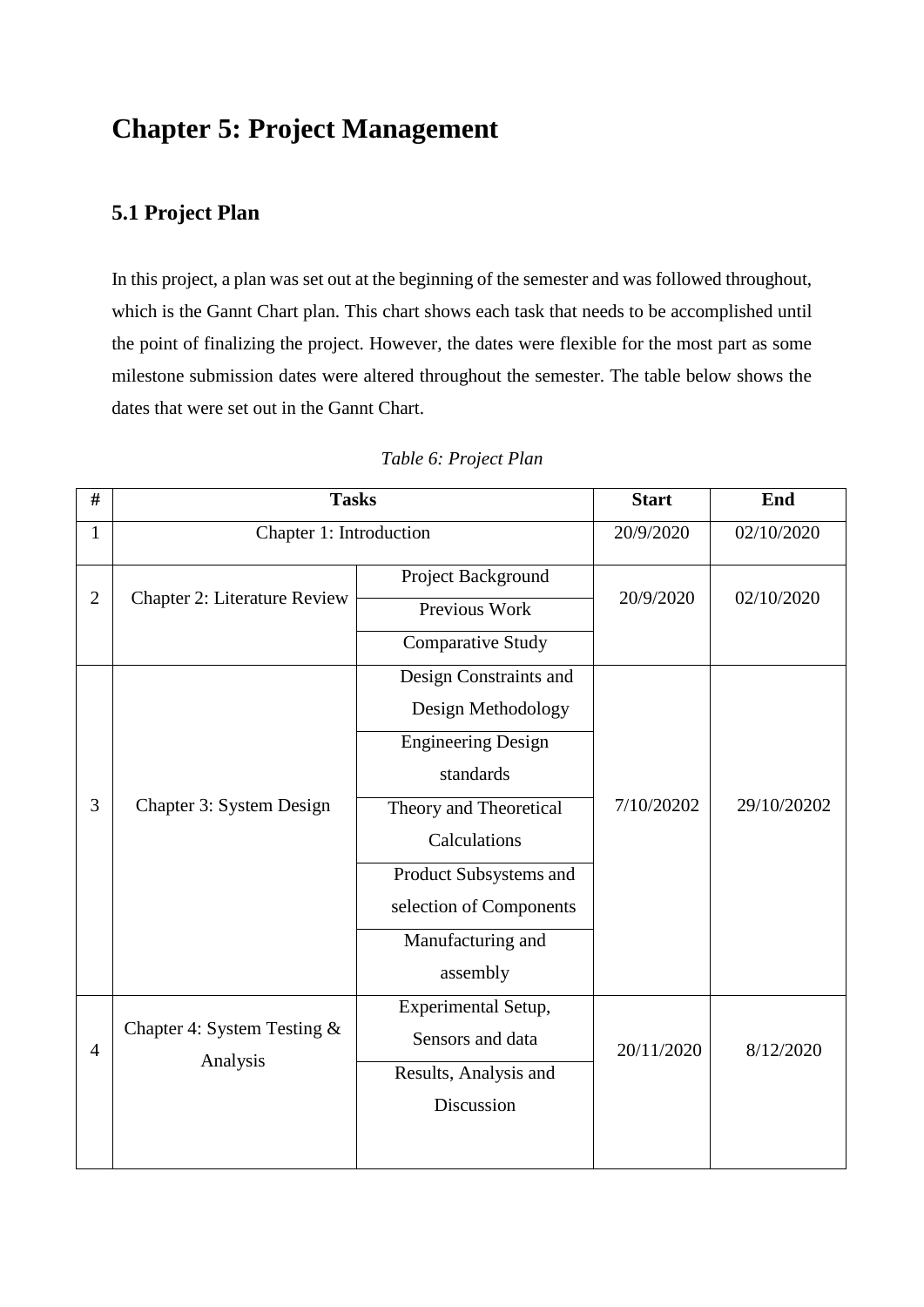|                |                             | Project Plan                                  |            |            |
|----------------|-----------------------------|-----------------------------------------------|------------|------------|
| 5              | Chapter 5: Project          | <b>Contribution of Team</b>                   |            | 8/12/2020  |
|                |                             | members                                       | 20/11/2020 |            |
|                | Management                  | Project Execution                             |            |            |
|                |                             | Monitoring                                    |            |            |
|                |                             | Challenges & Decision                         |            |            |
|                |                             | Making<br>Project Bill of Material &          |            |            |
|                |                             | <b>Budget</b>                                 |            |            |
|                |                             | Life Long Learning                            |            |            |
|                |                             | <b>Impact of Engineering</b>                  |            |            |
| 6              | Chapter 6: Project Analysis | Solution                                      | 20/11/2020 | 8/12/2020  |
|                |                             | Contemporary Issues                           |            |            |
|                |                             | Addressed                                     |            |            |
| $\overline{7}$ | Chapter 7: Conclusion &     | Conclusion                                    | 20/11/2020 | 8/12/2020  |
|                | Recommendation              | <b>Future Recommendation</b>                  |            |            |
|                |                             | Fan Shape                                     |            |            |
| 8              | Design of Prototype         | Cavity                                        | 15/10/2020 | 20/11/2020 |
|                |                             | Location                                      |            |            |
|                |                             | <b>Suction Fan</b>                            |            |            |
|                |                             | blades                                        |            |            |
| 9              | Parts Purchase              | Gears                                         | 15/11/2020 | 20/11/2020 |
|                |                             | Shaft                                         |            |            |
|                |                             |                                               |            |            |
| 10             | Manufacturing               | Outer Aluminum body                           | 15/11/2020 | 20/11/2020 |
|                |                             | Installing the suction fan                    |            |            |
|                |                             | Integrating all parts                         |            |            |
|                |                             | Shredding test                                | 25/11/2020 | 6/12/2020  |
| 11             | Testing                     | Examining gears & blades                      | 25/11/2020 | 6/12/2020  |
|                |                             | Examining stability of outer<br>Aluminum body | 25/11/2020 | 6/12/2020  |
|                |                             | Examining the suction fan                     | 25/11/2020 | 6/12/2020  |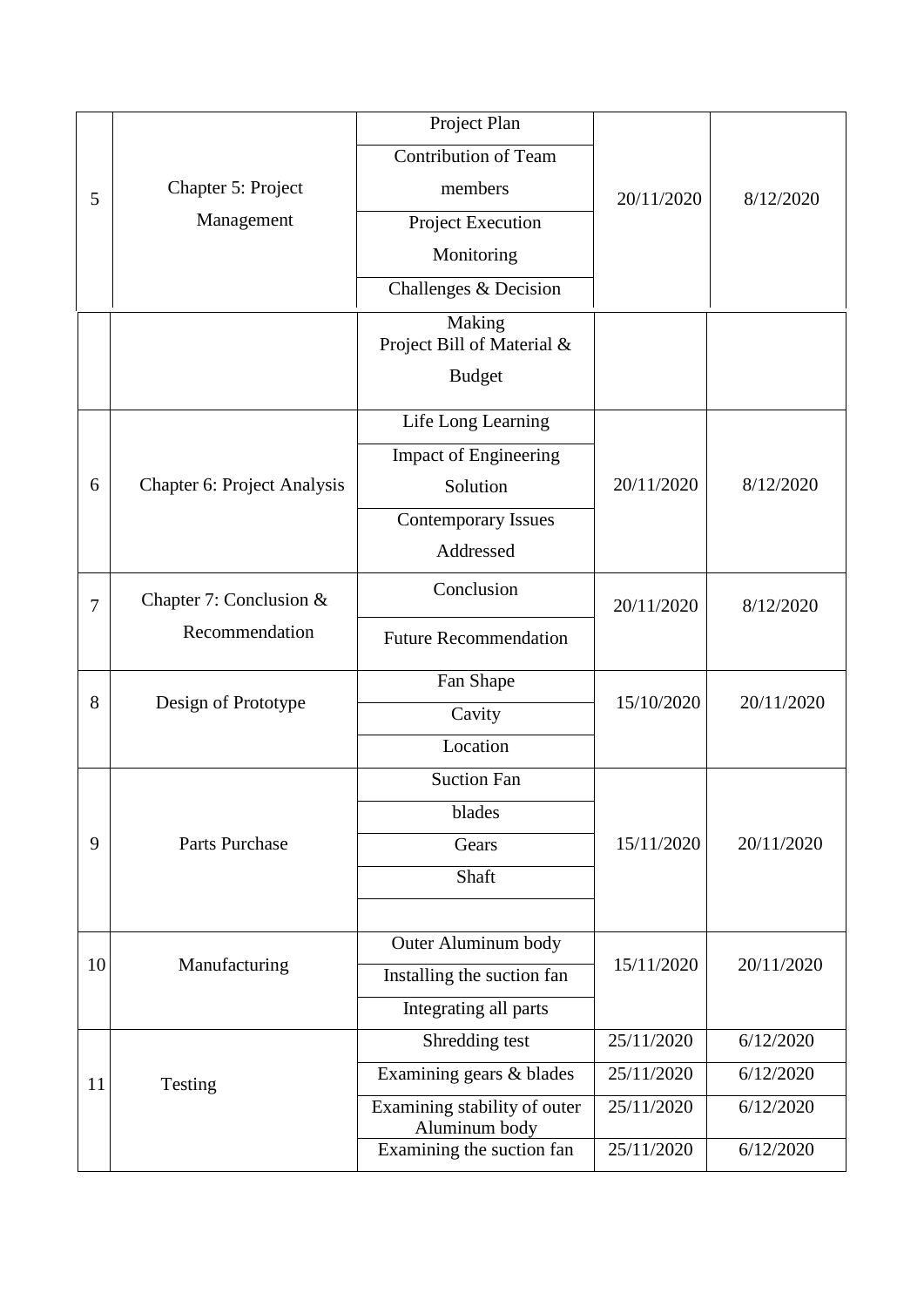| #              | <b>Tasks</b><br><b>Assigned Members</b>          |              |
|----------------|--------------------------------------------------|--------------|
| $\mathbf{1}$   | Chapter 1: Introduction                          | Omar & Omran |
| $\overline{2}$ | <b>Chapter 2: Literature Review</b>              | All          |
| $\overline{3}$ | Chapter 3: System Design                         | All          |
| $\overline{4}$ | Chapter 4: System Testing &<br>Analysis          | All          |
| 5              | Mohammad<br><b>Chapter 5: Project Management</b> |              |
| 6              | Chapter 6: Project Analysis                      | Abdulrahman  |
| $\overline{7}$ | Chapter 7: Conclusion $&$<br>Recommendation      | Omar         |
| 8              | Omar & Omran<br>Design of Prototype              |              |
| 9              | <b>Parts Purchase</b><br>All                     |              |
| 10             | Manufacturing<br>Abdulrahman                     |              |
| 11             | Mohammad<br>Testing                              |              |

#### *Table 7: Tasks and assigned members*

## <span id="page-31-0"></span>**5.2 Contribution of Team Members**

Team meetings were held weekly, sometimes reaching over three meetings a week. In the meeting, tasks were discussed and the work was divided between the team members based on their availability. After the meeting was held, each member had a task to accomplish, knowing exactly what is required of them and what needs to be done. The table below illustrates each team member's contribution.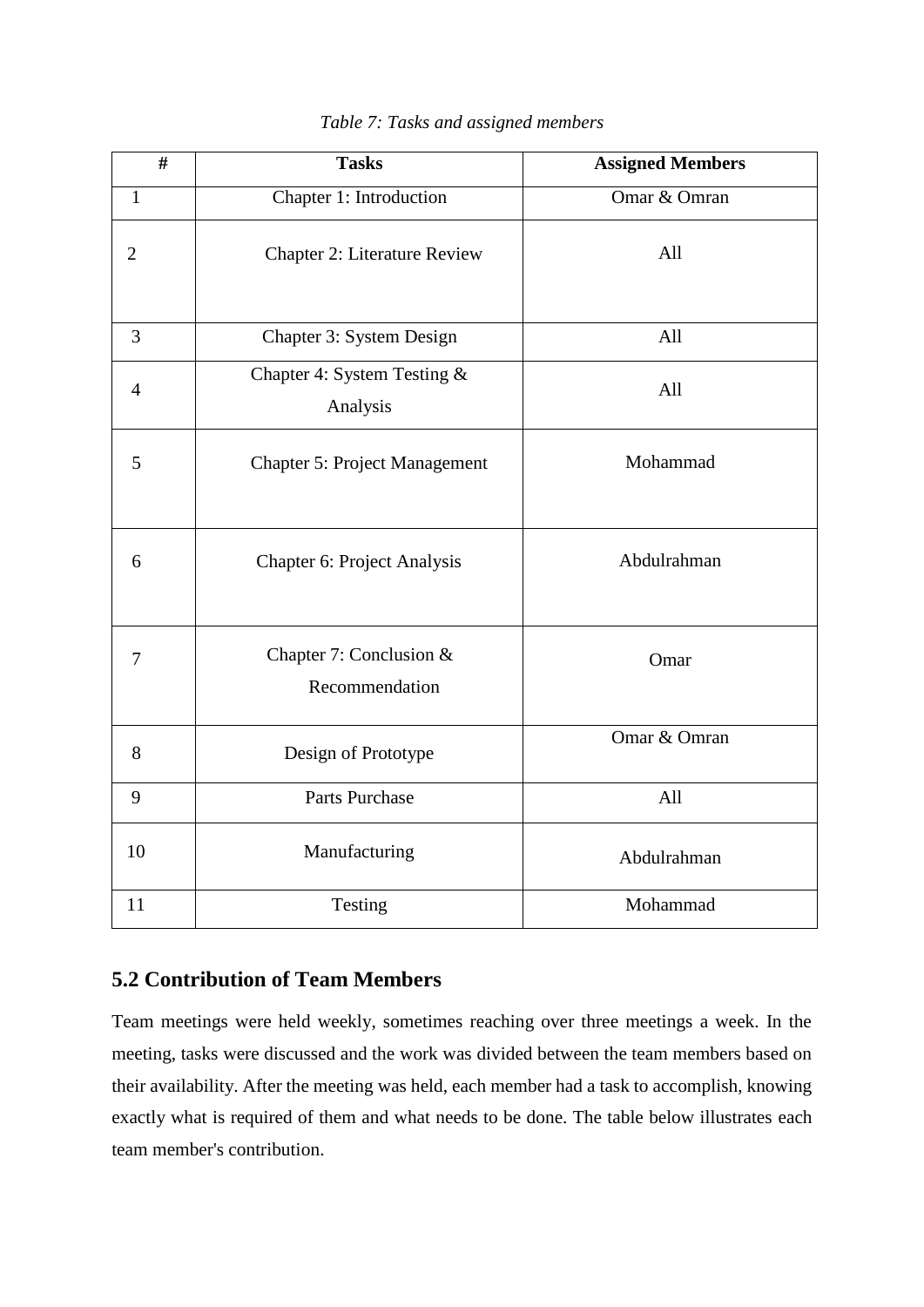| #              | <b>Tasks</b>                                   |                                         | <b>Assigned</b>        | Cont.<br>$\frac{0}{0}$ |
|----------------|------------------------------------------------|-----------------------------------------|------------------------|------------------------|
| $\mathbf{1}$   | Chapter 1: Introduction                        |                                         | Omran &<br>Omar        | 100%                   |
|                |                                                | Project Background                      | Mohammad               | 100%                   |
| $\overline{2}$ | Chapter 2: Literature<br>Review                | Previous Work                           | Omar                   | 100%                   |
|                |                                                | <b>Comparative Study</b>                | Omran &<br>Abdulrahman | 50%<br>Each            |
|                |                                                |                                         | Omar                   | 25%                    |
|                |                                                | Design Constraints and                  | Omran                  | 25%                    |
|                |                                                | Design Methodology                      | Mohammad               | 50%                    |
|                |                                                | <b>Engineering Design</b>               | Omran                  | 90%                    |
|                |                                                | <b>Standards</b>                        | Omar                   | 10%                    |
|                |                                                |                                         | Omar                   | 60%                    |
| 3              | Chapter 3: System Design                       | Theory and Theoretical<br>Calculations  | Omran                  | 20%                    |
|                |                                                |                                         | Abdulrahman            | 20%                    |
|                |                                                | Product Subsystems and                  | Omran                  | 33%                    |
|                |                                                | Selection of                            | Abdulrahman            | 34%                    |
|                |                                                | Components                              | Mohammad               | 33%                    |
|                |                                                | Manufacturing and<br>Assembly           | Abdulrahman            | 100%                   |
| $\overline{4}$ | <b>Chapter 4: System Testing</b><br>& Analysis | Experimental Setup,<br>Sensors and Data | All                    | 100%                   |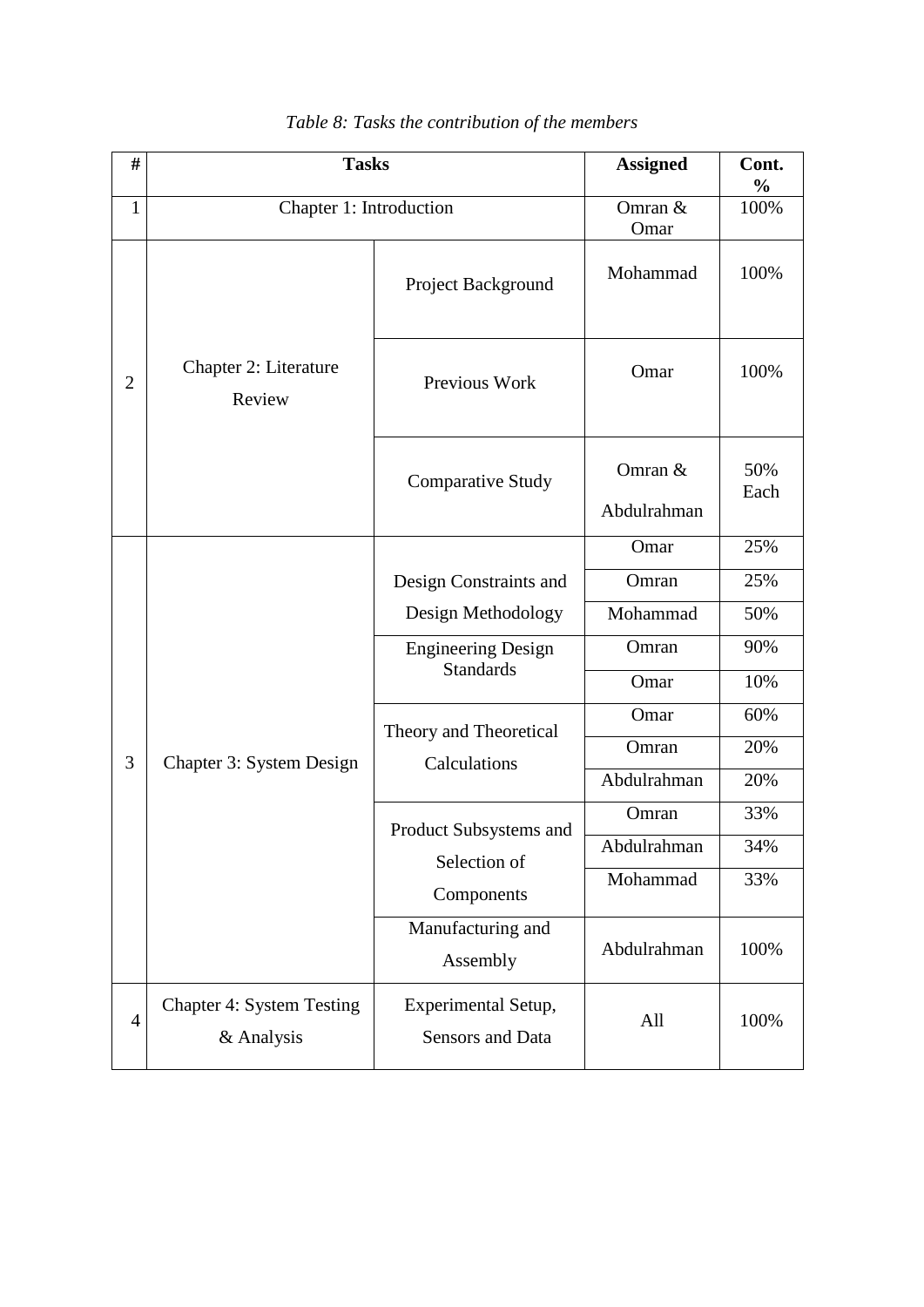|                            |                                  | Results, Analysis and                  | All         | 100%        |
|----------------------------|----------------------------------|----------------------------------------|-------------|-------------|
|                            |                                  | Discussion                             |             |             |
|                            |                                  | Project Plan                           |             |             |
|                            |                                  | <b>Contribution of Team</b>            |             |             |
|                            |                                  | members                                |             |             |
|                            |                                  | Project Execution                      | Omran $\&$  |             |
| 5                          | Chapter 5: Project<br>Management | Monitoring                             | Omar        | 50%         |
|                            |                                  | Challenges & Decision                  |             | Each        |
|                            |                                  | Making                                 |             |             |
|                            |                                  | Project Bill of Material &             |             |             |
|                            |                                  | <b>Budget</b>                          |             |             |
|                            |                                  | Life Long Learning                     | Abdulrahman |             |
|                            |                                  | Impact of Engineering                  | $\&$        |             |
| 6                          | Chapter 6: Project Analysis      | Solution                               | Mohammad    | 50%         |
|                            |                                  | Contemporary Issues                    |             | Each        |
|                            |                                  | Addressed                              |             |             |
|                            | Chapter 7: Conclusion &          | Conclusion                             |             |             |
| 7                          | Recommendation                   | <b>Future Recommendation</b>           | All         | 100%        |
|                            |                                  |                                        | Omar &      |             |
| 8                          | Design of Prototype              | Calculation                            | Omran       | 50%<br>Each |
|                            |                                  | SolidWorks                             | Omran       | 100%        |
|                            |                                  | <b>Blades</b>                          |             |             |
|                            |                                  | Gears                                  |             |             |
| <b>Parts Purchase</b><br>9 |                                  | <b>Shafts</b>                          | All         | 100%        |
|                            |                                  | Suction fan                            |             |             |
|                            |                                  | Motor                                  |             |             |
| 10                         | Manufacturing                    | <b>Outer Aluminum Body</b>             | Abdulrahman | 100%        |
| 11                         | Testing                          | Shredding $\&$ gears $\&$<br>Stability | All         | 100%        |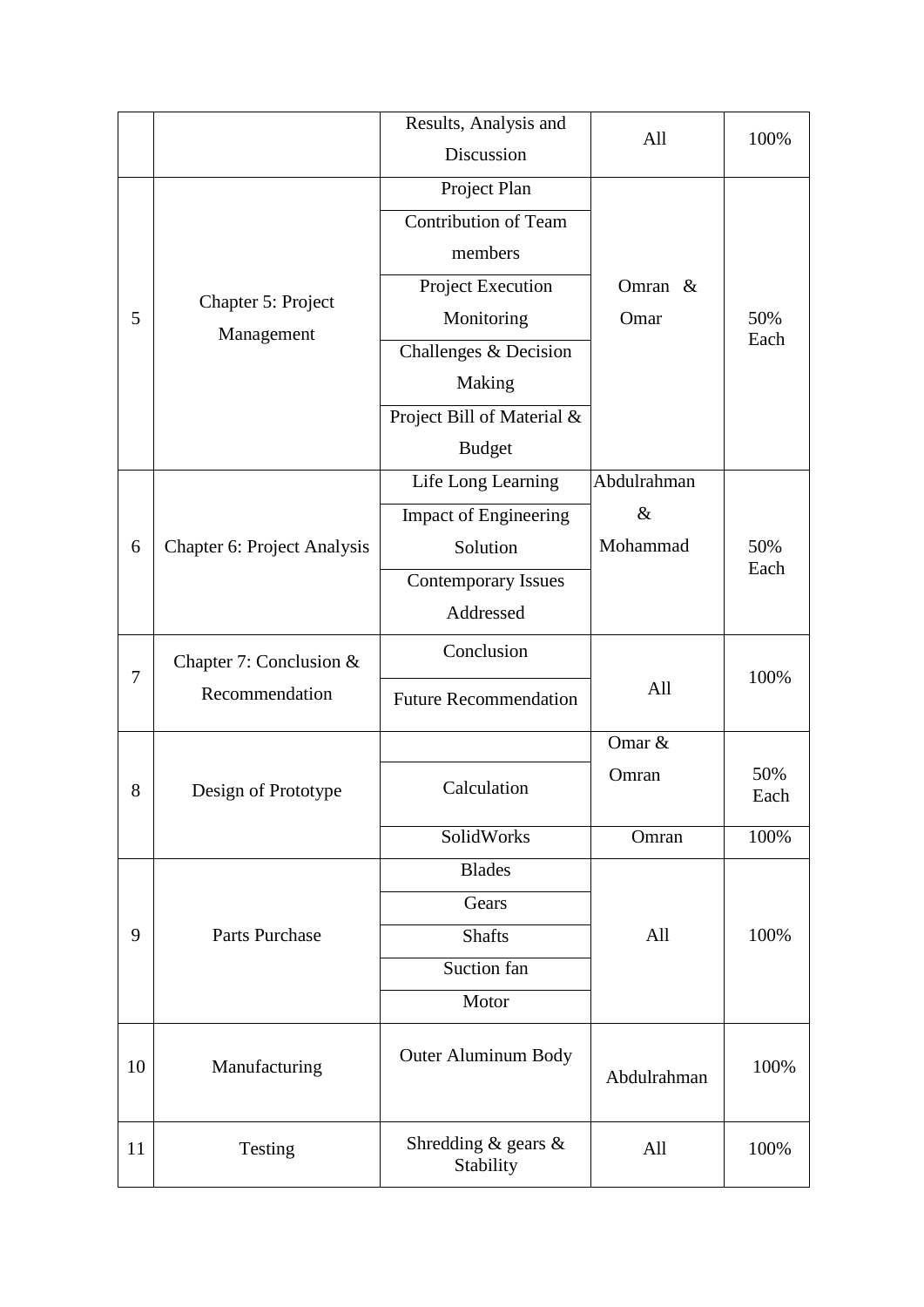## <span id="page-34-0"></span>**5.3 Project Execution Monitoring**

During the project, meetings were consistently held between the team members as well as the advisor. Almost all meetings were held online. As for the advisor, the team mostly communicated with them through email, but also sometimes through online meetings. The table below shows how the team monitored the activities.

| <b>Time/Date</b> | <b>Activities/Events</b>                    |
|------------------|---------------------------------------------|
| Weekly           | Meeting with group members                  |
| Biweekly         | Meeting with the advisor and co-<br>advisor |
| 20/11/2020       | Finishing prototype                         |
| 12/11/2020       | Midterm presentation                        |
| 25/11/2020       | Test the system                             |
| 8/12/2020        | Final Submission of the report              |
| 17/12/2020       | Final presentation                          |

*Table 5.4: Dates of the activates and events*

## <span id="page-34-1"></span>**5.4 Challenges & Decision Making**

In this project, a lot of difficulties were faced but the team was determined and was able to pass all these difficulties. Some of the difficulties the team faced might include:

- 1. There is no specific standard design for paper shredders.
- 2. Finding a proper workshop.
- 3. Meeting challenges.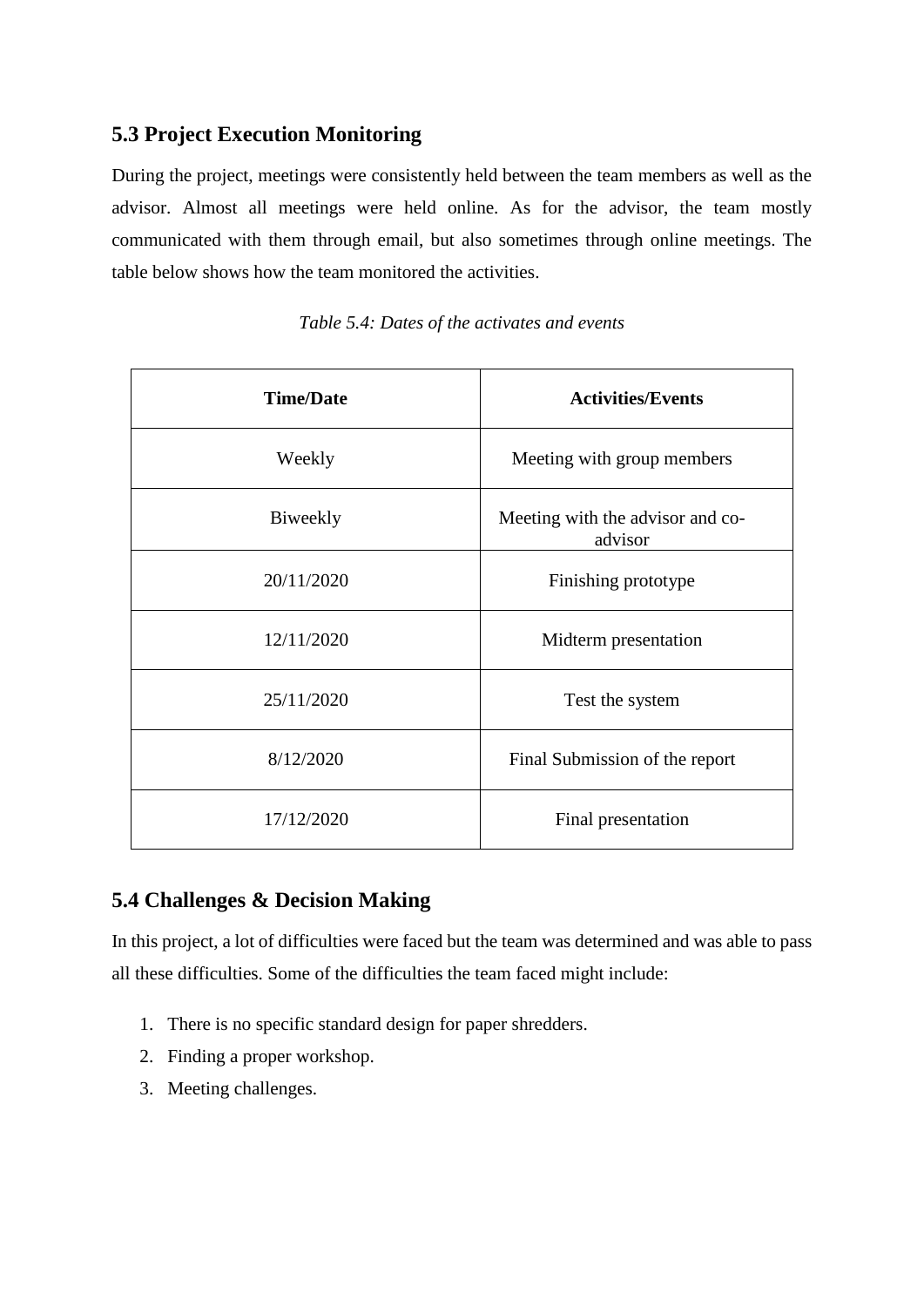### <span id="page-35-0"></span>**5.4.1 No Standard Design for Paper Shredders**

According to the research that has been done in this project the team couldn't find one common standard for the different parts of the shredder. There are possible reasons for this issue. One of them is that paper shredders have different levels of security, and each level has a specific size for the shredded paper. However, this size of shredded paper could be accomplished by different types of blades. The second possible reason is that one of the objectives of shredding paper is to be recycled. And different recycling processes might require different sizes or shapes of the shredded people. Moreover, Different countries might put different standards of their own in their offices.

### <span id="page-35-1"></span>**5.4.2 Finding A Proper Workshop**

The team members faced some difficulties in finding a suitable workshop that manufactures the different parts of the shredder in standard/certified material. The reason for that is many workshops have limited their services and their worktime due to COVID-19.

### <span id="page-35-2"></span>**5.4.3 Meeting challenges**

In order to follow the "safety first "rule, almost all meetings and decisions were made online. In the beginning, this was a challenge, as face-to-face meetings were essential before the pandemic. However, when it comes to execution (buying/building parts) the team members tried as much as possible to let only one member finish the task or two members meet with face masks, abiding by the safety regulations.

## <span id="page-35-3"></span>**5.5 Project Bill & Budget**

The project bill of the design is in the table below. All the project has been done in Saudi Arabia and in Saudi Riyal. The table below shows all costs of the project.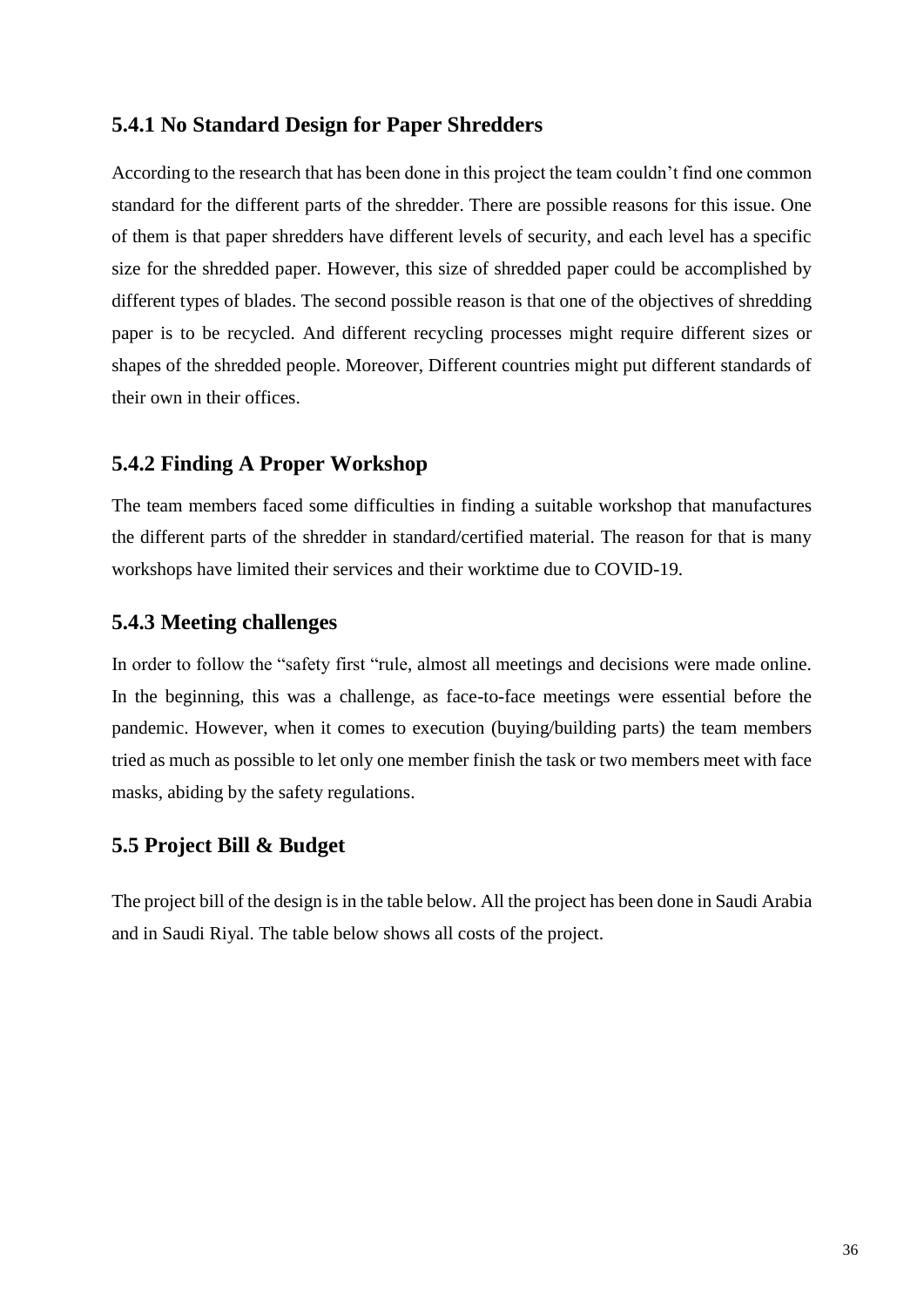| Part                                   | <b>Costs</b>    |
|----------------------------------------|-----------------|
| DC Motor                               | <b>120 SAR</b>  |
| Gears & Blades & Shafts (AISI)<br>304) | <b>720 SAR</b>  |
| <b>Tachometer Laser</b>                | <b>90 SAR</b>   |
| <b>Suction Fan</b>                     | <b>100 SAR</b>  |
| <b>Outer Aluminum Body</b>             | <b>120 SAR</b>  |
| <b>Banner</b>                          | <b>190 SAR</b>  |
| <b>Brochures</b>                       | <b>100 SAR</b>  |
| <b>Total</b>                           | <b>1440 SAR</b> |

*Table 9: Project bill.*

## <span id="page-36-0"></span>**Chapter 6: Project Analysis**

## <span id="page-36-1"></span>**6.1 Life-Long Learning**

In this project, all the team members have learned new things in the research process. The team has learned more details about gears, blades, and shafts. The team also learned about the types of paper shredders and different levels of security. Moreover, the team learned how to divide work, manage time, and overcome obstacles. The experience that the team acquired is very valuable and is sure to help in any and all future projects.

#### <span id="page-36-2"></span>**6.1.1 Software Skills**

One of the standards / major tasks of any engineering project is to learn the software related to the project, most importantly SolidWorks. The team members even though have not finished the CAD course but they managed to learn more and fast to be able to finish the model in order to build it. Moreover, the team has also used Word for the report and PPT for the presentations.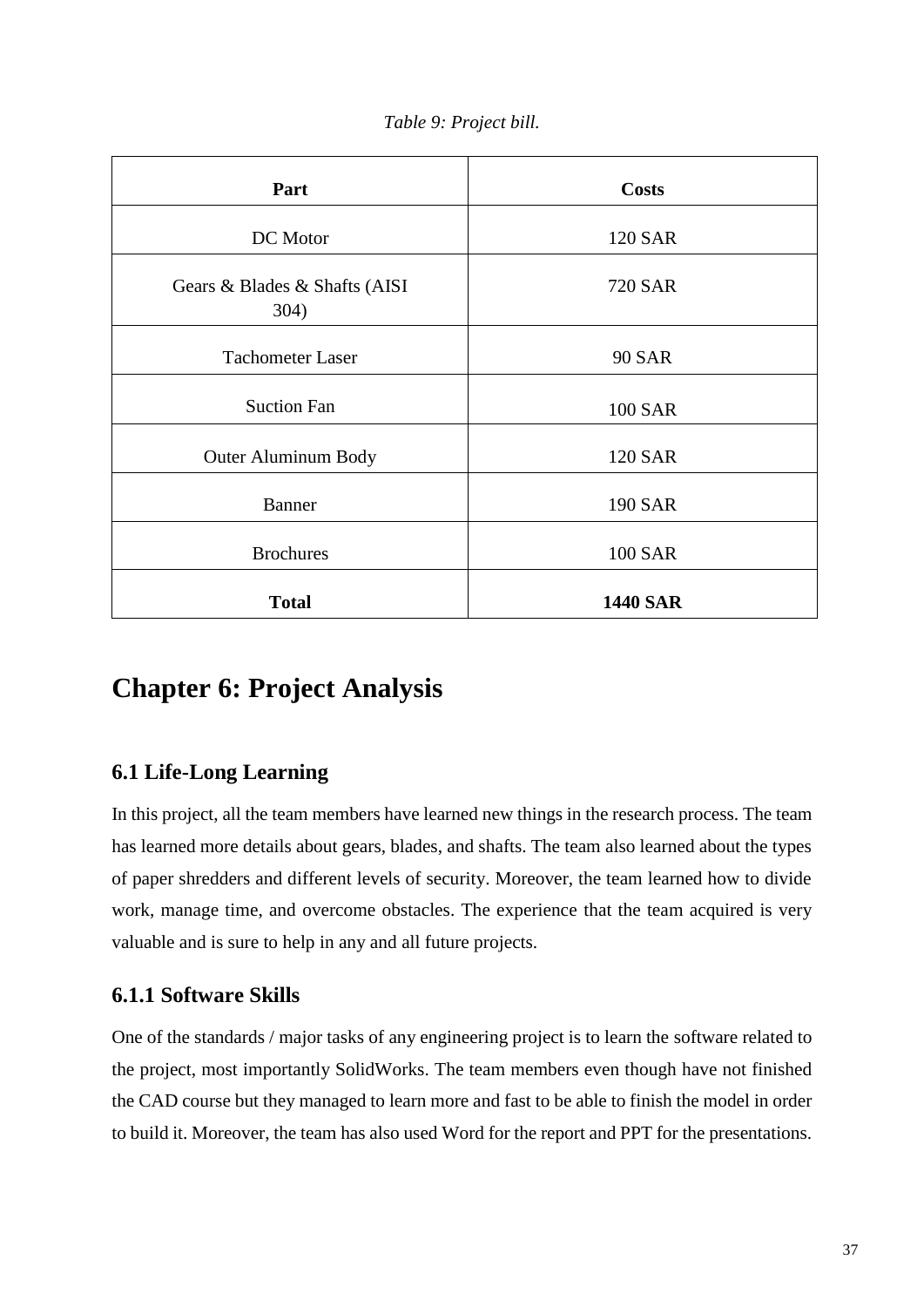#### <span id="page-37-0"></span>**6.1.2 Hardware Skills**

In this project, one of the hardware skills the team learned is calculating the rotational speed (RPM) of the gears using a Tachometer laser. The process is simply by using a special sticker that reflects the laser coming from the Tachometer while the gears rotate. The Tachometer is digital and thus the RPMs of the gears will show directly in the device. Moreover, the team has also used some electrical knowledge in order to install the suction fan in the shredder.

#### <span id="page-37-1"></span>**6.1.3 Time Management Skills**

Time management is significant in any project or plan. The team members tried to balance the project and its requirements, as well as the other course duties and requirements. In every meeting, the team members declared their status regarding their availability during a specific period. The team members carefully followed the Gannt chart to complete each milestone in a timely manner. The methods that were used to communicate and manage tasks were WhatsApp, Discord, and Google meetings. Moreover, the team communicates directly with the advisor once each task is done.

#### <span id="page-37-2"></span>**6.1.4 Project Management**

The team members were committed to always be in touch in order to manage the project and its tasks. In each week, the team members gather in Google meetings or Discord to plan for the coming task. The team might have three or four meetings in a week depending on how urgent the case is or how heavy the task is, and some meetings lasted for over four hours. In the end, the team successfully finished all the tasks on time.

#### <span id="page-37-3"></span>**6.2 Impact of Engineering Solutions**

This Project has multiple benefits in different aspects. It will be useful to society as well as the economy, and it will be extremely useful for the environment.

#### <span id="page-37-4"></span>**6.2.1 Society**

This project is useful for society, especially in the military and government section, and is very helpful for the hospitals in the medical sector. This project will help in terms of security. The military, government bodies, and hospitals frequently use paper shredders to destroy sensitive documents, ensuring safety and security.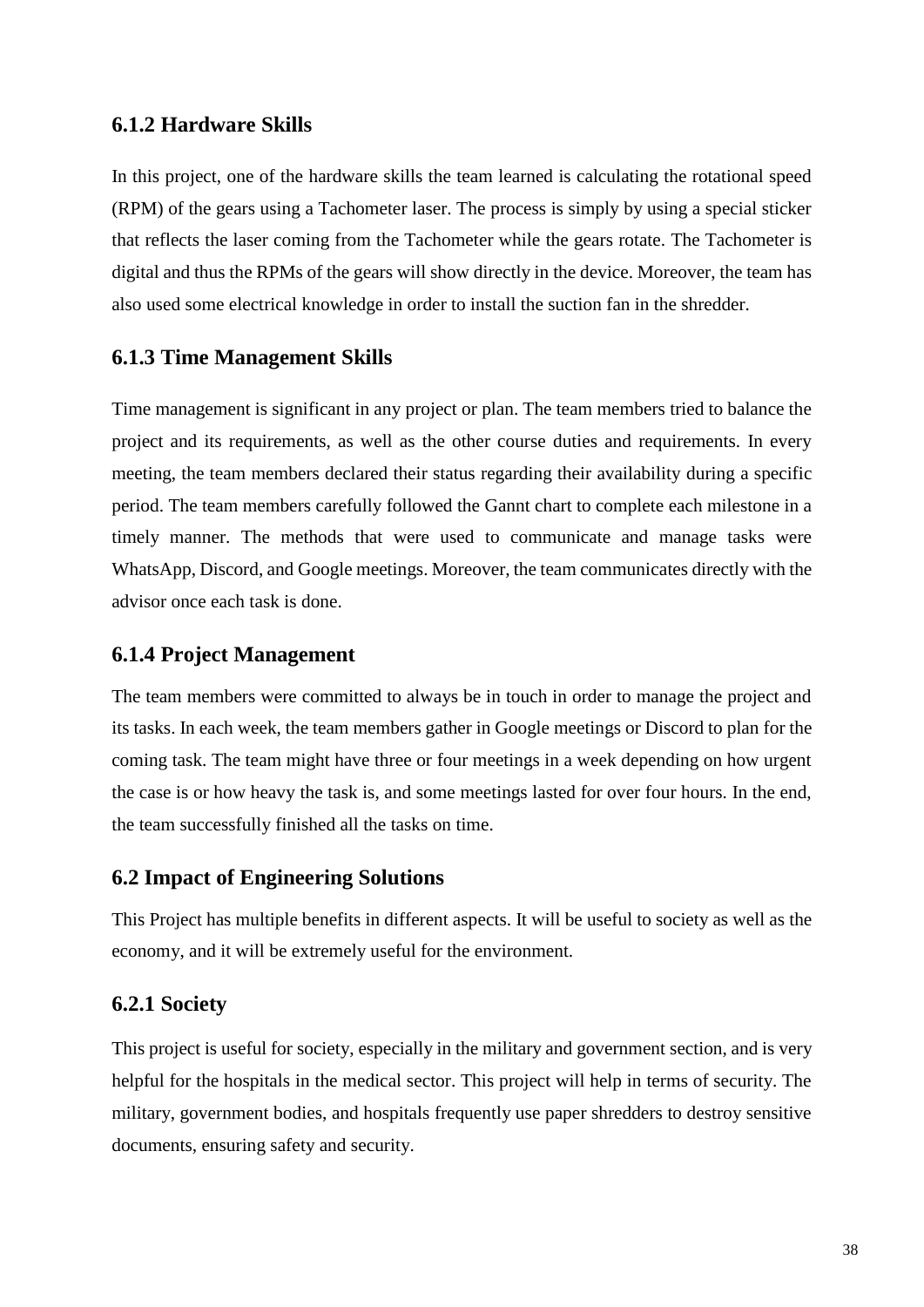### <span id="page-38-0"></span>**6.2.2 Economy**

This project is helpful to the economy, as it helps recycling companies in their recycling process of paper and encourages the continued safe disposal of it and its reuse to produce a new product in an environmentally safe way.

### <span id="page-38-1"></span>**6.2.3 Environment**

This project plays a significant role in saving the environment. It greatly helps in protecting the environment, land, air, and sea by cleanly disposing of papers, which eliminates the need for burning paper or using other harmful methods of disposal. So, shredding paper and disposing of it in the right way, and choosing to recycle, will help save the earth's environment and its inhabitants.

## <span id="page-38-2"></span>**6.3 Contemporary Issue**

Here in Saudi Arabia, the educational services, the medical services, and all government services are still mostly using hard copies of A4 paper. Even big companies are still dependent on hard copies of A4 paper in most cases. Thus, there is an essential need to dispose of paper in the right manner, especially that recycling bins are not widely used in the country except in Aramco facilities that have special bins for recyclable materials. This project might be a temporary solution to dispose of paper properly until the recycle bins become everywhere.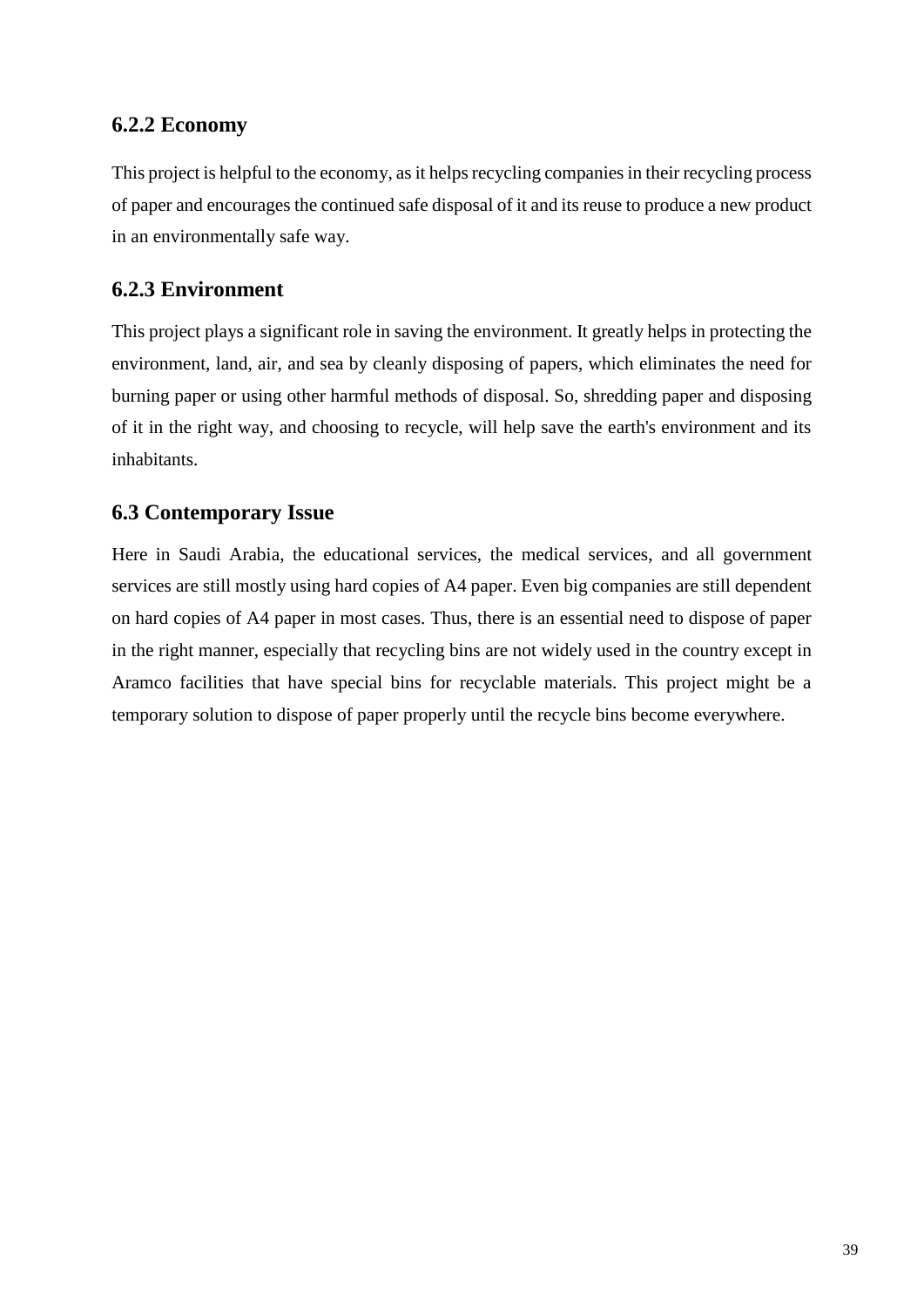## <span id="page-39-0"></span>**Chapter 7: Conclusion**

#### <span id="page-39-1"></span>**7.1 Conclusion**

In conclusion, the team members chose this project gladly with persistence to complete it and to learn from it, and to help people and society. The team members have used their knowledge from different courses, especially in Dynamics, Mechanical Engineering Design III, and Manufacturing Methods. The team applied the skills of researching effectively, applied time management skills in tough times and critical periods of COVID-19. Moreover, the team was able to put its special fingerprint on this project by installing the suction fan and to design the shredder piece by piece in the SolidWorks and build the prototype accordingly. When it comes to the difficulties, the team was able to find a suitable design for the shredder and was able to find a good workshop, and team members got used to online meetings.

### <span id="page-39-2"></span>**7.2 Future Recommendation**

There are various ways to make this project better. The first one is to select materials with better mechanical properties than AISI 304. The project could also be better when using different gearing systems and increasing the DC motor power. Choosing an outer body made of plastic will be much better than using an outer body made of Aluminum. Finally, the team recommends using paper shredders when there is a need to dispose of paper properly without damaging the environment or creatures or whenever there is a need to destroy sensitive papers.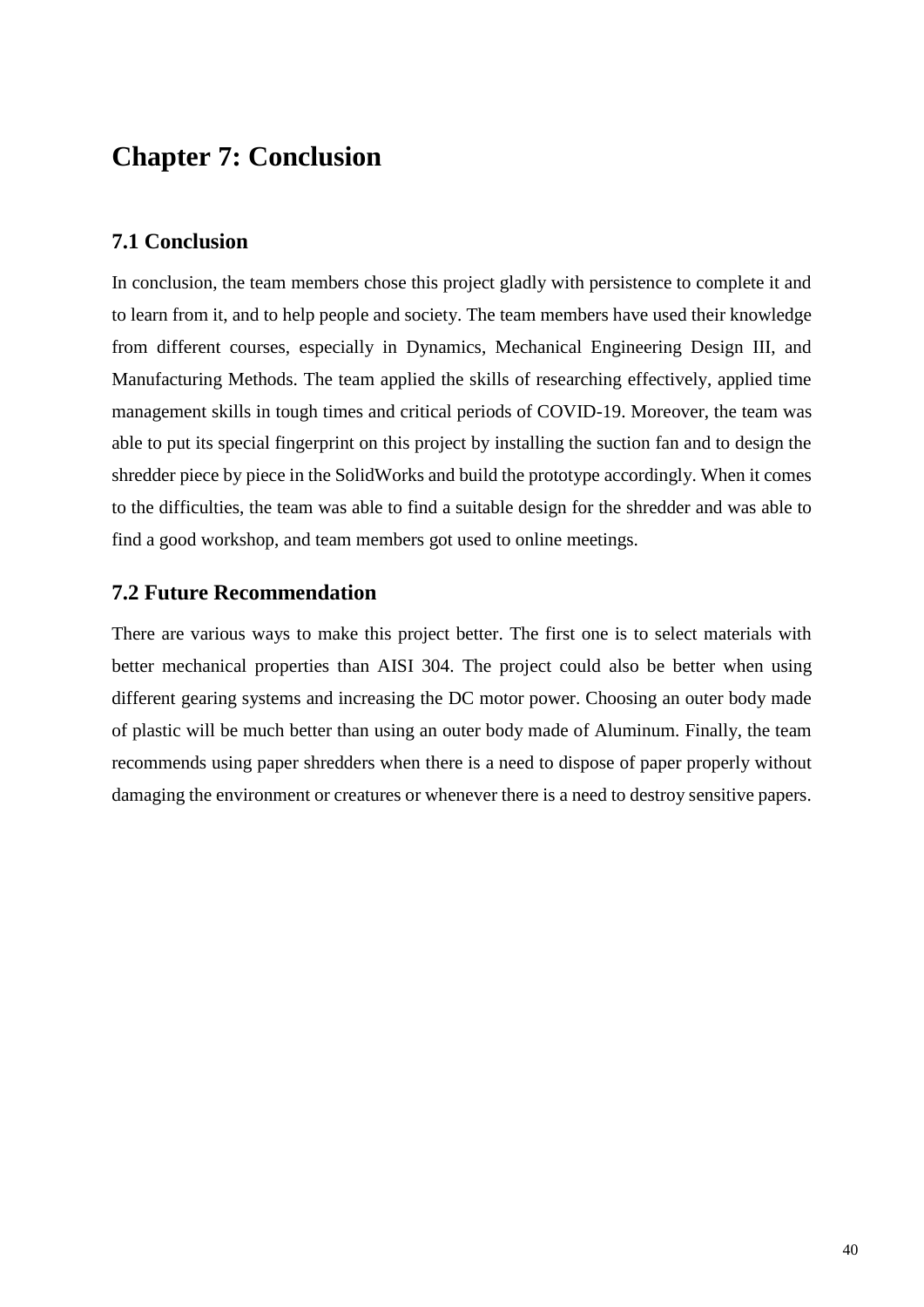## <span id="page-40-0"></span>**References**

- [1] Anu. (n.d.). Helical gears or spur gears? Retrieved November 21, 2020, from https://clr.es/blog/en/spur-gears-helical-gears/
- [2] Compactor Management Company. (2020, July 27). Ways Paper Shredding Promotes Sustainability and Save the Environment. Retrieved October 15, 2020, from https://www.norcalcompactors.net/paper-shredding-sustainability-save-environment/
- [3] Coombes, A. (n.d.). Shred on Site. Retrieved October 14, 2020, from https://shredonsite.co.uk/Blog/Paper-shredding-can-help-build-customer-trust-in-theseways
- [4] History of Shredding Machines. (2020, September 28). Retrieved September 29, 2020, from <https://accushred.net/blog/shredding-machine-history/>
- [5] How Paper Shredding Promotes Recycling, Sustainability and Circular Economy. (2019, January 23). Retrieved October 14, 2020, from https://greenbusinessbureau.com/blog/how-paper-shredding-promotes-recyclingsustainability-and-circular-economy/
- [6] Mechanical Shredder Forestry Biological Sciences ... (n.d.). Retrieved from [https://www.ceias.nau.edu/capstone/projects/ME/2015/MechanicalShredder/index\\_fi](https://www.ceias.nau.edu/capstone/projects/ME/2015/MechanicalShredder/index_files/Final%20Report.pdf) [les/Final Report.pdf](https://www.ceias.nau.edu/capstone/projects/ME/2015/MechanicalShredder/index_files/Final%20Report.pdf)
- [7] Ogbeide, Nwabudike, & Igbinomwanhia. (2017, February 2). Design and Development of an Electric Paper Shredding Machine. Retrieved November 2, 2020, from https://www.google.com/url?sa=t&rct=j&q=&esrc=s&source=web&cd=&ved=2ahUK Ewjny4GforTsAhWt4YUKHdUKBk0QFjAAegQIARAC&url=http%3A%2F%2Frjees. com%2Fdownload%2F%3Ffile%3DV02-N02-546- 562.pdf&usg=AOvVaw3kq1L6DuDn31QKmA53vEYl
- [8] Oreko, B. U., Emagbetere, E., Oghenekowho, P. A., & Oghenevwaire, I. S. (2019, May 5). Design and Construction of a Paper Shredding Machine. Retrieved November 2, 2020, from http://www.jmest.org/wp-content/uploads/JMESTN42352953.pdf